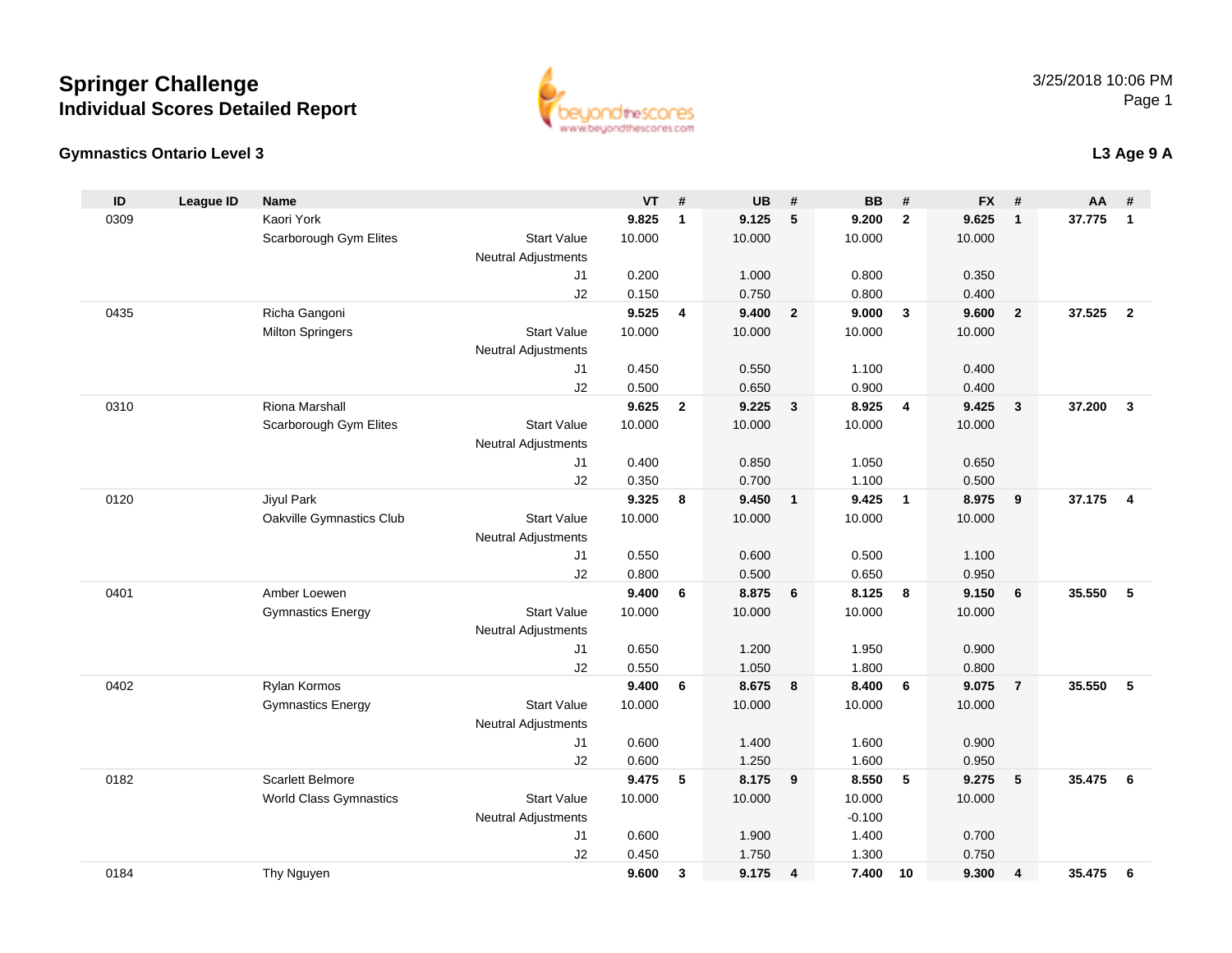

|      | <b>World Class Gymnastics</b> | <b>Start Value</b><br><b>Neutral Adjustments</b> | 10.000    |    | 10.000   |                | 10.000<br>$-0.100$ |                | 10.000 |     |        |                |
|------|-------------------------------|--------------------------------------------------|-----------|----|----------|----------------|--------------------|----------------|--------|-----|--------|----------------|
|      |                               | J1                                               | 0.450     |    | 0.900    |                | 2.600              |                | 0.700  |     |        |                |
|      |                               | J2                                               | 0.350     |    | 0.750    |                | 2.400              |                | 0.700  |     |        |                |
| 0007 | Peyton Grosveld               |                                                  | $9.175$ 9 |    | 8.800    | $\overline{7}$ | 7.450 9            |                | 9.000  | - 8 | 34.425 | $\overline{7}$ |
|      | <b>Dynamo Gymnastics</b>      | <b>Start Value</b>                               | 10.000    |    | 10.000   |                | 10.000             |                | 10.000 |     |        |                |
|      |                               | <b>Neutral Adjustments</b>                       |           |    |          |                |                    |                |        |     |        |                |
|      |                               | J1                                               | 0.950     |    | 1.300    |                | 2.750              |                | 0.900  |     |        |                |
|      |                               | J2                                               | 0.700     |    | 1.100    |                | 2.350              |                | 1.100  |     |        |                |
| 0185 | Shannelle Brown               |                                                  | 9.375     | -7 | 7.850 10 |                | 8.250              | $\overline{7}$ | 8.550  | 10  | 34.025 | - 8            |
|      | <b>World Class Gymnastics</b> | <b>Start Value</b>                               | 10.000    |    | 10.000   |                | 10.000             |                | 10.000 |     |        |                |
|      |                               | <b>Neutral Adjustments</b>                       |           |    |          |                |                    |                |        |     |        |                |
|      |                               | J1                                               | 0.550     |    | 2.300    |                | 1.800              |                | 1.400  |     |        |                |
|      |                               | J2                                               | 0.700     |    | 2.000    |                | 1.700              |                | 1.500  |     |        |                |

#### **Gymnastics Ontario Level 3**

| ID   | League ID | <b>Name</b>               |                            | $VT$ # |                | <b>UB</b> | #                       | <b>BB</b> | #                       | <b>FX</b> | #              | AA     | #              |
|------|-----------|---------------------------|----------------------------|--------|----------------|-----------|-------------------------|-----------|-------------------------|-----------|----------------|--------|----------------|
| 0074 |           | Zoe Weber                 |                            | 9.450  | 4              | 9.725     | $\overline{\mathbf{1}}$ | 8.975     | $\overline{2}$          | 9.500     | $\mathbf 1$    | 37.650 | $\mathbf{1}$   |
|      |           | <b>Glendon Gymnastics</b> | <b>Start Value</b>         | 10.000 |                | 10.000    |                         | 10.000    |                         | 10.000    |                |        |                |
|      |           |                           | <b>Neutral Adjustments</b> |        |                |           |                         |           |                         |           |                |        |                |
|      |           |                           | J <sub>1</sub>             | 0.550  |                | 0.300     |                         | 0.950     |                         | 0.500     |                |        |                |
|      |           |                           | J2                         | 0.550  |                | 0.250     |                         | 1.100     |                         | 0.500     |                |        |                |
| 0005 |           | Addison Chipman           |                            | 9.325  | $\overline{7}$ | 9.650     | $\overline{2}$          | 8.850     | -4                      | 9.450     | $\overline{2}$ | 37.275 | $\overline{2}$ |
|      |           | Dynamo Gymnastics         | <b>Start Value</b>         | 10.000 |                | 10.000    |                         | 10.000    |                         | 10.000    |                |        |                |
|      |           |                           | <b>Neutral Adjustments</b> |        |                |           |                         |           |                         |           |                |        |                |
|      |           |                           | J1                         | 0.650  |                | 0.400     |                         | 1.300     |                         | 0.500     |                |        |                |
|      |           |                           | J2                         | 0.700  |                | 0.300     |                         | 1.000     |                         | 0.600     |                |        |                |
| 0440 |           | Michaela Kiings           |                            | 9.325  | 7              | 9.250     | $\mathbf{3}$            | 8.975     | $\overline{\mathbf{2}}$ | 9.350     | -4             | 36.900 | 3              |
|      |           | <b>Milton Springers</b>   | <b>Start Value</b>         | 10.000 |                | 10.000    |                         | 10.000    |                         | 10.000    |                |        |                |
|      |           |                           | <b>Neutral Adjustments</b> |        |                |           |                         |           |                         |           |                |        |                |
|      |           |                           | J1                         | 0.750  |                | 0.850     |                         | 1.050     |                         | 0.600     |                |        |                |
|      |           |                           | J2                         | 0.600  |                | 0.650     |                         | 1.000     |                         | 0.700     |                |        |                |
| 0441 |           | Rachel Papple             |                            | 9.575  | $\mathbf{2}$   | 9.025     | 4                       | 9.025     | -1                      | 9.125     | 8              | 36.750 | $\overline{4}$ |
|      |           | <b>Milton Springers</b>   | <b>Start Value</b>         | 10.000 |                | 10.000    |                         | 10.000    |                         | 10.000    |                |        |                |
|      |           |                           | <b>Neutral Adjustments</b> |        |                |           |                         |           |                         |           |                |        |                |
|      |           |                           | J1                         | 0.550  |                | 1.000     |                         | 1.000     |                         | 0.900     |                |        |                |
|      |           |                           | J2                         | 0.300  |                | 0.950     |                         | 0.950     |                         | 0.850     |                |        |                |
| 0183 |           | <b>Avery Halliwell</b>    |                            | 9.425  | 5              | 8.975     | 5                       | 8.775     | 5                       | 9.400     | 3              | 36.575 | 5              |
|      |           |                           |                            |        |                |           |                         |           |                         |           |                |        |                |

**L3 Age 9 B**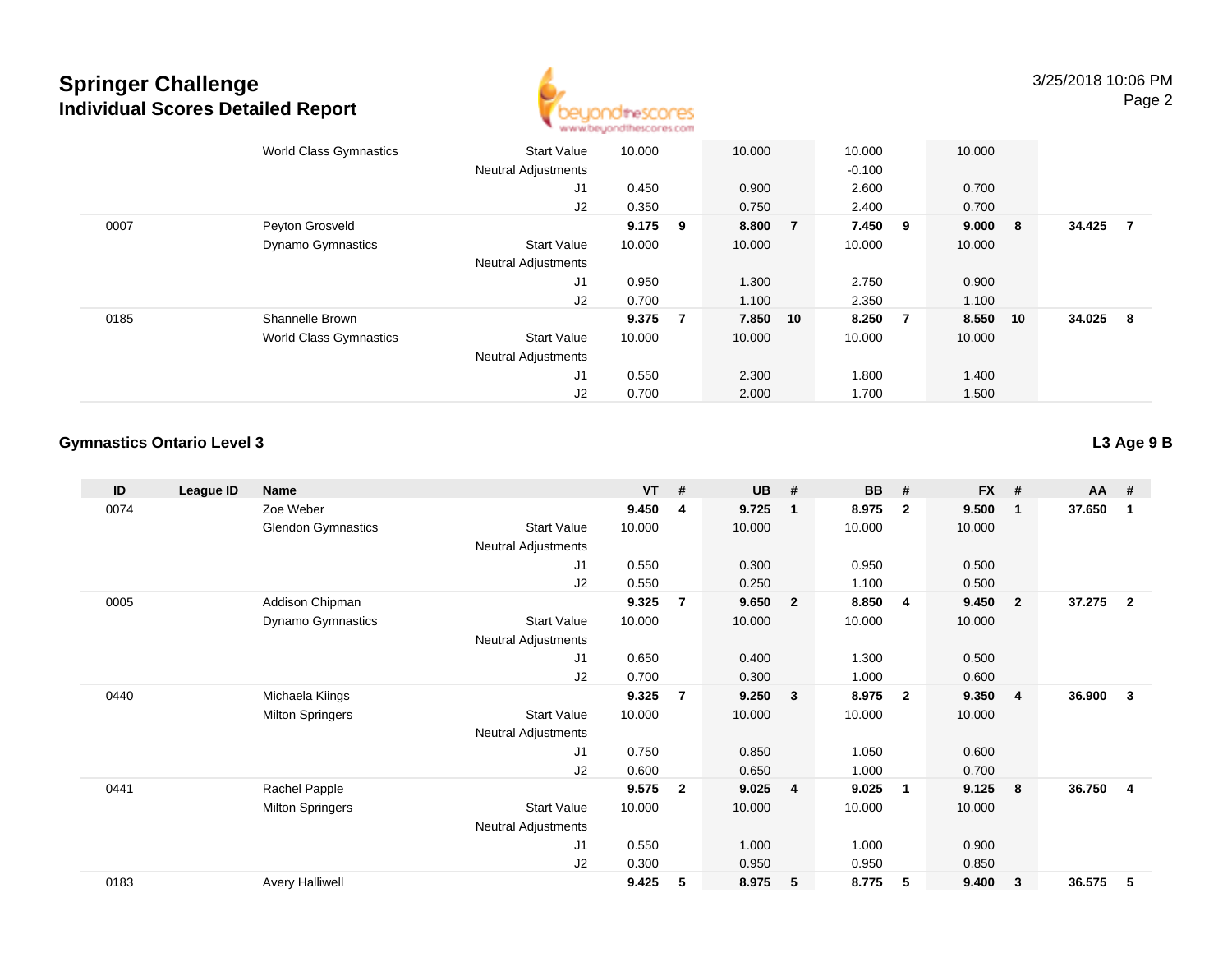

|      | <b>World Class Gymnastics</b> | <b>Start Value</b>         | 10.000 |                | 10.000 |                | 10.000   |                | 10.000 |                |           |                |
|------|-------------------------------|----------------------------|--------|----------------|--------|----------------|----------|----------------|--------|----------------|-----------|----------------|
|      |                               | <b>Neutral Adjustments</b> |        |                |        |                | $-0.100$ |                |        |                |           |                |
|      |                               | J1                         | 0.600  |                | 1.000  |                | 1.150    |                | 0.600  |                |           |                |
|      |                               | J2                         | 0.550  |                | 1.050  |                | 1.100    |                | 0.600  |                |           |                |
| 0308 | <b>Grace Mongiat Leroux</b>   |                            | 9.600  | $\mathbf{1}$   | 8.800  | 8              | 8.600    | $\overline{7}$ | 9.300  | 6              | 36.300    | 6              |
|      | Scarborough Gym Elites        | <b>Start Value</b>         | 10.000 |                | 10.000 |                | 10.000   |                | 10.000 |                |           |                |
|      |                               | <b>Neutral Adjustments</b> |        |                |        |                |          |                |        |                |           |                |
|      |                               | J1                         | 0.450  |                | 1.300  |                | 1.400    |                | 0.700  |                |           |                |
|      |                               | J2                         | 0.350  |                | 1.100  |                | 1.400    |                | 0.700  |                |           |                |
| 0437 | <b>Mattie Philips</b>         |                            | 9.350  | 6              | 8.950  | 6              | 8.675    | 6              | 9.225  | $\overline{7}$ | 36.200    | $\overline{7}$ |
|      | <b>Milton Springers</b>       | <b>Start Value</b>         | 10.000 |                | 10.000 |                | 10.000   |                | 10.000 |                |           |                |
|      |                               | <b>Neutral Adjustments</b> |        |                |        |                |          |                |        |                |           |                |
|      |                               | J1                         | 0.700  |                | 1.100  |                | 1.400    |                | 0.750  |                |           |                |
|      |                               | J2                         | 0.600  |                | 1.000  |                | 1.250    |                | 0.800  |                |           |                |
| 0305 | Ariana Boudreault             |                            | 9.325  | $\overline{7}$ | 8.825  | $\overline{7}$ | 8.675    | 6              | 9.325  | $-5$           | 36.150    | $\bf{8}$       |
|      | Scarborough Gym Elites        | <b>Start Value</b>         | 10.000 |                | 10.000 |                | 10.000   |                | 10.000 |                |           |                |
|      |                               | <b>Neutral Adjustments</b> |        |                |        |                |          |                |        |                |           |                |
|      |                               | J1                         | 0.700  |                | 1.100  |                | 1.300    |                | 0.650  |                |           |                |
|      |                               | J2                         | 0.650  |                | 1.250  |                | 1.350    |                | 0.700  |                |           |                |
| 0403 | Sierra Dunkley                |                            | 9.475  | 3              | 8.400  | 10             | 8.500    | 8              | 8.900  | 9              | 35.275    | 9              |
|      | <b>Gymnastics Energy</b>      | <b>Start Value</b>         | 10.000 |                | 10.000 |                | 10.000   |                | 10.000 |                |           |                |
|      |                               | <b>Neutral Adjustments</b> |        |                |        |                |          |                |        |                |           |                |
|      |                               | J1                         | 0.600  |                | 1.700  |                | 1.500    |                | 1.200  |                |           |                |
|      |                               | J2                         | 0.450  |                | 1.500  |                | 1.500    |                | 1.000  |                |           |                |
| 0028 | Coco Assad                    |                            | 9.350  | 6              | 8.700  | 9              | 8.925    | $\mathbf{3}$   | 7.900  | 10             | 34.875 10 |                |
|      | <b>East York Gymnastics</b>   | <b>Start Value</b>         | 10.000 |                | 10.000 |                | 10.000   |                | 10.000 |                |           |                |
|      |                               | <b>Neutral Adjustments</b> |        |                |        |                |          |                |        |                |           |                |
|      |                               | J <sub>1</sub>             | 0.600  |                | 1.300  |                | 0.950    |                | 2.200  |                |           |                |
|      |                               | J2                         | 0.700  |                | 1.300  |                | 1.200    |                | 2.000  |                |           |                |
|      |                               |                            |        |                |        |                |          |                |        |                |           |                |

#### **Gymnastics Ontario Level 3**

**L3 Age 9 C**

| ID   | League ID | Name             |                            | <b>VT</b> | # | UB     | # | <b>BB</b> | # | FX #   | AA.    | - # |
|------|-----------|------------------|----------------------------|-----------|---|--------|---|-----------|---|--------|--------|-----|
| 0223 |           | Cyan Grossington |                            | 9.700     |   | 9.625  |   | 8.450     | 8 | 9.325  | 37.100 |     |
|      |           | TGI              | <b>Start Value</b>         | 10.000    |   | 10.000 |   | 10.000    |   | 10.000 |        |     |
|      |           |                  | <b>Neutral Adjustments</b> |           |   |        |   |           |   |        |        |     |
|      |           |                  | J1                         | 0.350     |   | 0.350  |   | .650      |   | 0.700  |        |     |
|      |           |                  | J2                         | 0.250     |   | 0.400  |   | 1.450     |   | 0.650  |        |     |
| 0436 |           | Emilijia Savic   |                            | 9.500     |   | 9.100  | 4 | 8.975     | 3 | 9.525  | 37.100 |     |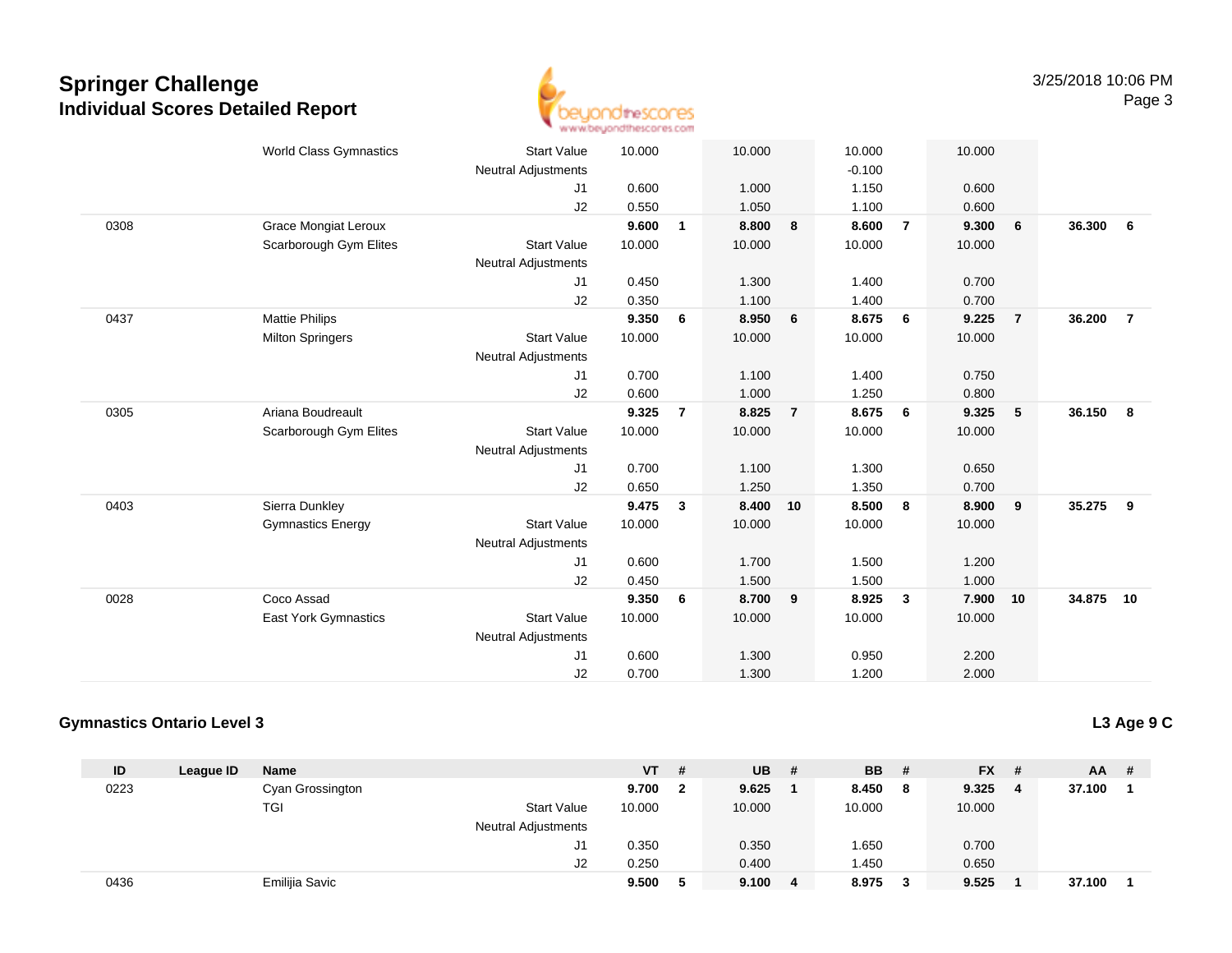

|      | <b>Milton Springers</b>                           | <b>Start Value</b>         | 10.000 |                | 10.000 |                         | 10.000   |                | 10.000 |                |        |                |
|------|---------------------------------------------------|----------------------------|--------|----------------|--------|-------------------------|----------|----------------|--------|----------------|--------|----------------|
|      |                                                   | <b>Neutral Adjustments</b> |        |                |        |                         |          |                |        |                |        |                |
|      |                                                   | J1                         | 0.500  |                | 1.000  |                         | 0.900    |                | 0.550  |                |        |                |
|      |                                                   | J2                         | 0.500  |                | 0.800  |                         | 1.150    |                | 0.400  |                |        |                |
| 0465 | Avery Bond                                        |                            | 9.250  | 9              | 9.575  | $\overline{\mathbf{2}}$ | 8.925    | $\overline{4}$ | 9.300  | 5              | 37.050 | $\overline{2}$ |
|      | Dynamo Gymnastics                                 | <b>Start Value</b>         | 10.000 |                | 10.000 |                         | 10.000   |                | 10.000 |                |        |                |
|      |                                                   | <b>Neutral Adjustments</b> |        |                |        |                         |          |                |        |                |        |                |
|      |                                                   | J1                         | 0.750  |                | 0.400  |                         | 1.050    |                | 0.600  |                |        |                |
|      |                                                   | J2                         | 0.750  |                | 0.450  |                         | 1.100    |                | 0.800  |                |        |                |
| 0119 | Stella Garcia                                     |                            | 9.575  | $\mathbf{3}$   | 8.800  | 6                       | 8.875    | 5              | 9.500  | $\overline{2}$ | 36.750 | $\mathbf{3}$   |
|      | Oakville Gymnastics Club                          | <b>Start Value</b>         | 10.000 |                | 10.000 |                         | 10.000   |                | 10.000 |                |        |                |
|      |                                                   | <b>Neutral Adjustments</b> |        |                |        |                         |          |                |        |                |        |                |
|      |                                                   | J1                         | 0.450  |                | 1.200  |                         | 1.050    |                | 0.500  |                |        |                |
|      |                                                   | J2                         | 0.400  |                | 1.200  |                         | 1.200    |                | 0.500  |                |        |                |
| 0332 | Aaliyah Carnegie                                  |                            | 9.725  | $\mathbf{1}$   | 9.150  | $\mathbf{3}$            | 8.525    | $\overline{7}$ | 9.325  | $\overline{4}$ | 36.725 | $\overline{4}$ |
|      | <b>Revolution Gymnastics And Sports</b><br>Centre | <b>Start Value</b>         | 10.000 |                | 10.000 |                         | 10.000   |                | 10.000 |                |        |                |
|      |                                                   | Neutral Adjustments        |        |                |        |                         |          |                |        |                |        |                |
|      |                                                   | J1                         | 0.250  |                | 0.850  |                         | 1.500    |                | 0.650  |                |        |                |
|      |                                                   | J2                         | 0.300  |                | 0.850  |                         | 1.450    |                | 0.700  |                |        |                |
| 0019 | <b>Callie Petznick</b>                            |                            | 9.350  | $\overline{7}$ | 8.675  | $\overline{7}$          | 9.075    | $\overline{2}$ | 9.425  | $\mathbf{3}$   | 36.525 | 5              |
|      | Dynamo Gymnastics                                 | <b>Start Value</b>         | 10.000 |                | 10.000 |                         | 10.000   |                | 10.000 |                |        |                |
|      |                                                   | <b>Neutral Adjustments</b> |        |                |        |                         |          |                |        |                |        |                |
|      |                                                   | J1                         | 0.800  |                | 1.400  |                         | 1.000    |                | 0.500  |                |        |                |
|      |                                                   | J2                         | 0.500  |                | 1.250  |                         | 0.850    |                | 0.650  |                |        |                |
| 0265 | Sienna Azizzada                                   |                            | 9.400  | 6              | 9.000  | 5                       | 8.750    | 6              | 9.000  | 6              | 36.150 | 6              |
|      | <b>Synergy Gymnastics</b>                         | <b>Start Value</b>         | 10.000 |                | 10.000 |                         | 10.000   |                | 10.000 |                |        |                |
|      |                                                   | <b>Neutral Adjustments</b> |        |                |        |                         |          |                |        |                |        |                |
|      |                                                   | J1                         | 0.600  |                | 1.050  |                         | 1.350    |                | 1.100  |                |        |                |
|      |                                                   | J2                         | 0.600  |                | 0.950  |                         | 1.150    |                | 0.900  |                |        |                |
| 0352 | Marissa Vespa                                     |                            | 9.300  | 8              | 7.650  | 9                       | 9.100    | $\overline{1}$ | 8.800  | 8              | 34.850 | $\overline{7}$ |
|      | Rose City Gymnastics                              | <b>Start Value</b>         | 10.000 |                | 10.000 |                         | 10.000   |                | 10.000 |                |        |                |
|      |                                                   | <b>Neutral Adjustments</b> |        |                |        |                         |          |                |        |                |        |                |
|      |                                                   | J1                         | 0.600  |                | 2.600  |                         | 1.000    |                | 1.200  |                |        |                |
|      |                                                   | J2                         | 0.800  |                | 2.100  |                         | 0.800    |                | 1.200  |                |        |                |
| 0471 | Kiauna Tatone                                     |                            | 9.075  | 10             | 8.175  | 8                       | 7.925    | 9              | 8.950  | $\overline{7}$ | 34.125 | 8              |
|      | Forest City Gym Club                              | <b>Start Value</b>         | 10.000 |                | 10.000 |                         | 10.000   |                | 10.000 |                |        |                |
|      |                                                   | <b>Neutral Adjustments</b> |        |                |        |                         | $-0.100$ |                |        |                |        |                |
|      |                                                   | J1                         | 0.950  |                | 2.000  |                         | 1.950    |                | 1.100  |                |        |                |
|      |                                                   | J2                         | 0.900  |                | 1.650  |                         | 2.000    |                | 1.000  |                |        |                |
|      |                                                   |                            |        |                |        |                         |          |                |        |                |        |                |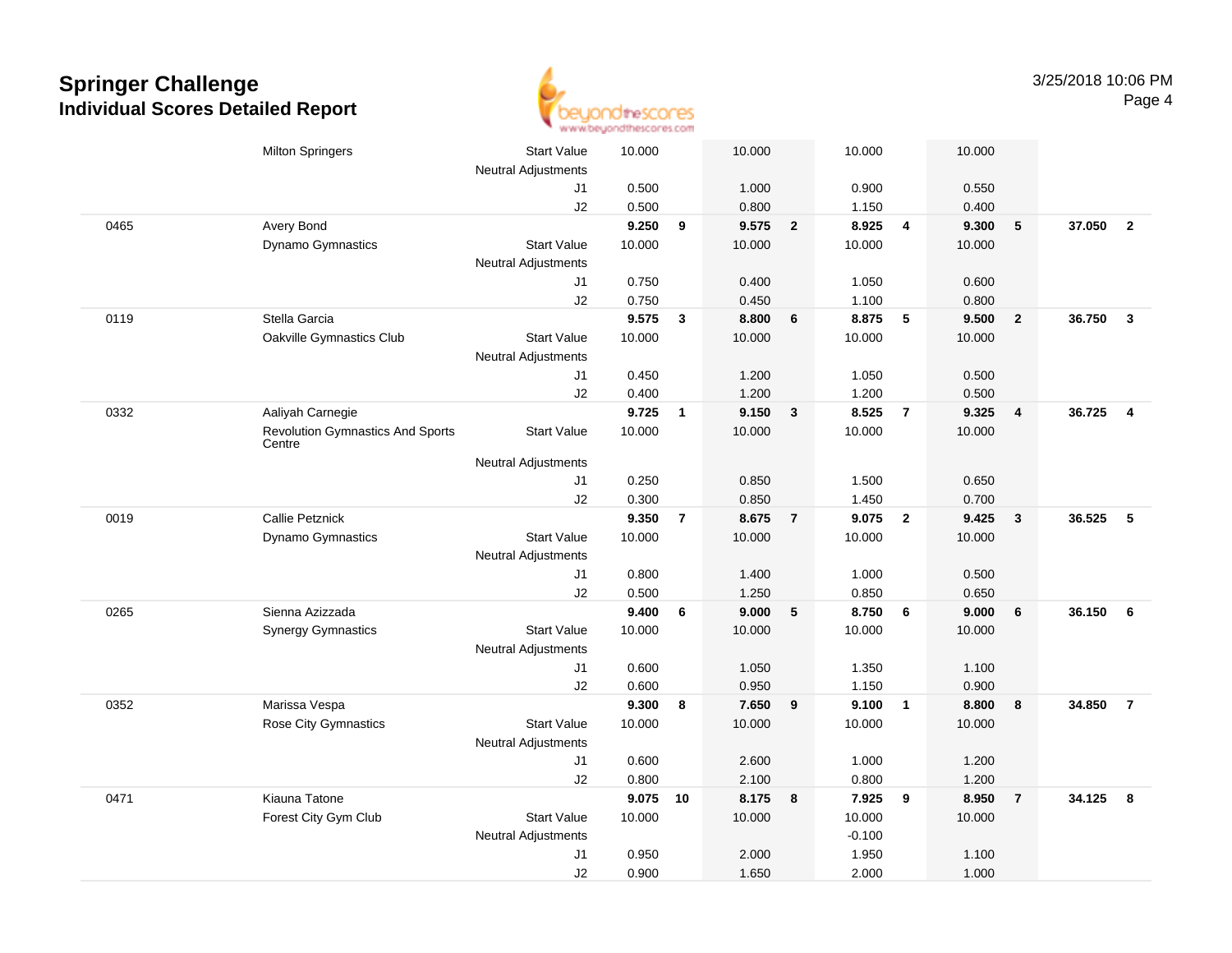

| 0337 | Klara Zurawski<br><b>Revolution Gymnastics And Sports</b><br>Centre | <b>Start Value</b>         | 9.525<br>10.000 | 4 | X.XXX | -- | X.XXX<br>10.000 | $-$ | <b>X.XXX</b> | $-$ | 9.525 |  |
|------|---------------------------------------------------------------------|----------------------------|-----------------|---|-------|----|-----------------|-----|--------------|-----|-------|--|
|      |                                                                     | <b>Neutral Adjustments</b> |                 |   |       |    |                 |     |              |     |       |  |
|      |                                                                     | J1.                        | 0.450           |   |       |    |                 |     |              |     |       |  |
|      |                                                                     | J2                         | 0.500           |   |       |    |                 |     |              |     |       |  |

#### **Gymnastics Ontario Level 3**

**ID League ID Name VT # UB # BB # FX # AA #** 0279 Breah Payne **9.625 <sup>3</sup> 9.475 <sup>1</sup> 9.325 <sup>1</sup> 9.600 <sup>1</sup> 38.025 <sup>1</sup>** St. Thomas Elgin Start Value 10.000 10.000 10.000 10.000 Neutral Adjustments J1 0.350 0.550 0.650 0.400 J2 0.400 0.500 0.700 0.400 0336 Esmee Wells **9.250 <sup>6</sup> 9.325 <sup>2</sup> 8.900 <sup>3</sup> 9.375 <sup>2</sup> 36.850 <sup>2</sup>** Revolution Gymnastics And Sports**Centre** Start Valuee 10.000 10.000 10.000 10.000 Neutral Adjustments J1 0.700 0.650 0.950 0.600 J2 0.800 0.700 1.250 0.650 0137 Ella Earish **9.350 <sup>5</sup> 9.100 <sup>3</sup> 9.100 <sup>2</sup> 9.100 <sup>8</sup> 36.650 <sup>3</sup>** Winstars Gymnastics Start Valuee 10.000 10.000 10.000 10.000 Neutral Adjustments J1 0.550 0.900 0.850 1.000 J2 0.750 0.900 0.950 0.800 0048 Aisha Medina **9.425 <sup>4</sup> 9.050 <sup>4</sup> 8.575 <sup>6</sup> 9.250 <sup>5</sup> 36.300 <sup>4</sup>** Forest City Gym Club Start Value 10.000 10.000 10.000 10.000 Neutral Adjustments J1 0.600 1.000 1.500 0.800 J2 0.550 0.900 1.350 0.700 0224 Love Rego **9.700 <sup>1</sup> 9.475 <sup>1</sup> 7.675 <sup>10</sup> 9.350 <sup>3</sup> 36.200 <sup>5</sup>** TGI Start Valuee 10.000 10.000 10.000 10.000 Neutral Adjustments J1 0.300 0.500 2.350 0.600 J2 0.300 0.550 2.300 0.700 0047 Brooke Biales **9.350 <sup>5</sup> 8.700 <sup>6</sup> 8.725 <sup>5</sup> 9.250 <sup>5</sup> 36.025 <sup>6</sup>** Forest City Gym Club Start Value 10.000 10.000 10.000 10.000 Neutral Adjustments J10.600 1.250 1.350 0.650

**L3 Age 9 D**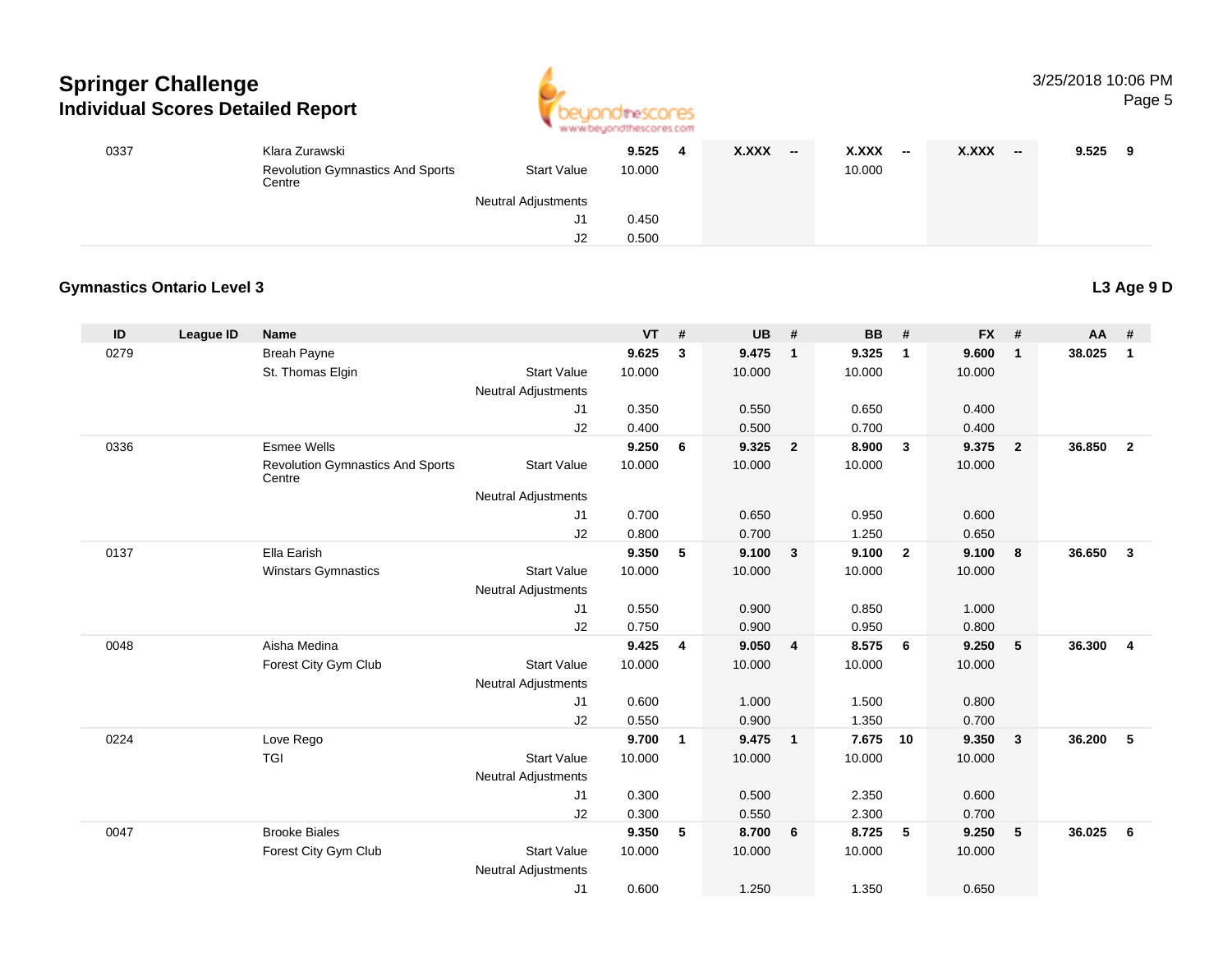

|      |                               | J2                         | 0.700  |                | 1.350  |                 | 1.200    |                | 0.850  |                |        |                |
|------|-------------------------------|----------------------------|--------|----------------|--------|-----------------|----------|----------------|--------|----------------|--------|----------------|
| 0030 | Elizabeth Young               |                            | 9.225  | $\overline{7}$ | 8.750  | 5               | 8.125    | $\overline{7}$ | 9.300  | $\overline{4}$ | 35.400 | $\overline{7}$ |
|      | East York Gymnastics          | <b>Start Value</b>         | 10.000 |                | 10.000 |                 | 10.000   |                | 10.000 |                |        |                |
|      |                               | Neutral Adjustments        |        |                |        |                 | $-0.100$ |                |        |                |        |                |
|      |                               | J1                         | 0.750  |                | 1.300  |                 | 1.850    |                | 0.700  |                |        |                |
|      |                               | J2                         | 0.800  |                | 1.200  |                 | 1.700    |                | 0.700  |                |        |                |
| 0050 | Julia Reid                    |                            | 9.650  | $\overline{2}$ | 7.600  | 8               | 8.850    | $\overline{4}$ | 9.225  | - 6            | 35.325 | 8              |
|      | Forest City Gym Club          | <b>Start Value</b>         | 10.000 |                | 10.000 |                 | 10.000   |                | 10.000 |                |        |                |
|      |                               | Neutral Adjustments        |        |                |        |                 |          |                |        |                |        |                |
|      |                               | J1                         | 0.400  |                | 2.500  |                 | 1.100    |                | 0.750  |                |        |                |
|      |                               | J2                         | 0.300  |                | 2.300  |                 | 1.200    |                | 0.800  |                |        |                |
| 0344 | Kennedy Awender               |                            | 9.425  | 4              | 7.600  | 8               | 8.575    | - 6            | 9.200  | $\overline{7}$ | 34.800 | 9              |
|      | <b>Rose City Gymnastics</b>   | <b>Start Value</b>         | 10.000 |                | 10.000 |                 | 10.000   |                | 10.000 |                |        |                |
|      |                               | <b>Neutral Adjustments</b> |        |                |        |                 |          |                |        |                |        |                |
|      |                               | J1                         | 0.400  |                | 2.500  |                 | 1.350    |                | 0.750  |                |        |                |
|      |                               | J2                         | 0.750  |                | 2.300  |                 | 1.500    |                | 0.850  |                |        |                |
| 0166 | Aliya Hillo                   |                            | 9.200  | 8              | 8.700  | $6\overline{6}$ | 8.075    | 8              | 8.600  | 10             | 34.575 | 10             |
|      | <b>High Flyers Gymnastics</b> | <b>Start Value</b>         | 10.000 |                | 10.000 |                 | 10.000   |                | 10.000 |                |        |                |
|      |                               | Neutral Adjustments        |        |                |        |                 |          |                |        |                |        |                |
|      |                               | J1                         | 0.900  |                | 1.400  |                 | 2.050    |                | 1.300  |                |        |                |
|      |                               | J2                         | 0.700  |                | 1.200  |                 | 1.800    |                | 1.500  |                |        |                |
| 0163 | <b>Harlow DeCicco</b>         |                            | 8.800  | 9              | 7.825  | $\overline{7}$  | 7.875    | 9              | 8.850  | 9              | 33.350 | 11             |
|      | <b>High Flyers Gymnastics</b> | <b>Start Value</b>         | 10.000 |                | 10.000 |                 | 10.000   |                | 10.000 |                |        |                |
|      |                               | <b>Neutral Adjustments</b> |        |                |        |                 |          |                |        |                |        |                |
|      |                               | J1                         | 1.200  |                | 2.200  |                 | 2.150    |                | 1.100  |                |        |                |
|      |                               | J2                         | 1.200  |                | 2.150  |                 | 2.100    |                | 1.200  |                |        |                |
|      |                               |                            |        |                |        |                 |          |                |        |                |        |                |

### **Gymnastics Ontario Level 3**

| ID   | League ID | <b>Name</b>               |                            | $VT$ # |              | $UB$ # |        | <b>BB</b> | - # | <b>FX</b> | - # | AA     | #            |
|------|-----------|---------------------------|----------------------------|--------|--------------|--------|--------|-----------|-----|-----------|-----|--------|--------------|
| 0073 |           | Jordan Weavers            |                            | 9.775  | $\mathbf{2}$ | 9.475  | $_{3}$ | 9.300     |     | 9.625     |     | 38.175 |              |
|      |           | <b>Glendon Gymnastics</b> | <b>Start Value</b>         | 10.000 |              | 10.000 |        | 10.000    |     | 10.000    |     |        |              |
|      |           |                           | Neutral Adjustments        |        |              |        |        |           |     |           |     |        |              |
|      |           |                           | J1                         | 0.200  |              | 0.600  |        | 0.700     |     | 0.400     |     |        |              |
|      |           |                           | J2                         | 0.250  |              | 0.450  |        | 0.700     |     | 0.350     |     |        |              |
| 0439 |           | Megan Centeno             |                            | 9.650  | 4            | 9.550  |        | $9.125$ 2 |     | 9.575     | - 2 | 37.900 | $\mathbf{2}$ |
|      |           | <b>Milton Springers</b>   | <b>Start Value</b>         | 10.000 |              | 10.000 |        | 10.000    |     | 10.000    |     |        |              |
|      |           |                           | <b>Neutral Adjustments</b> |        |              |        |        |           |     |           |     |        |              |
|      |           |                           | J1                         | 0.400  |              | 0.450  |        | 0.800     |     | 0.450     |     |        |              |

#### **L3 Age 10 A**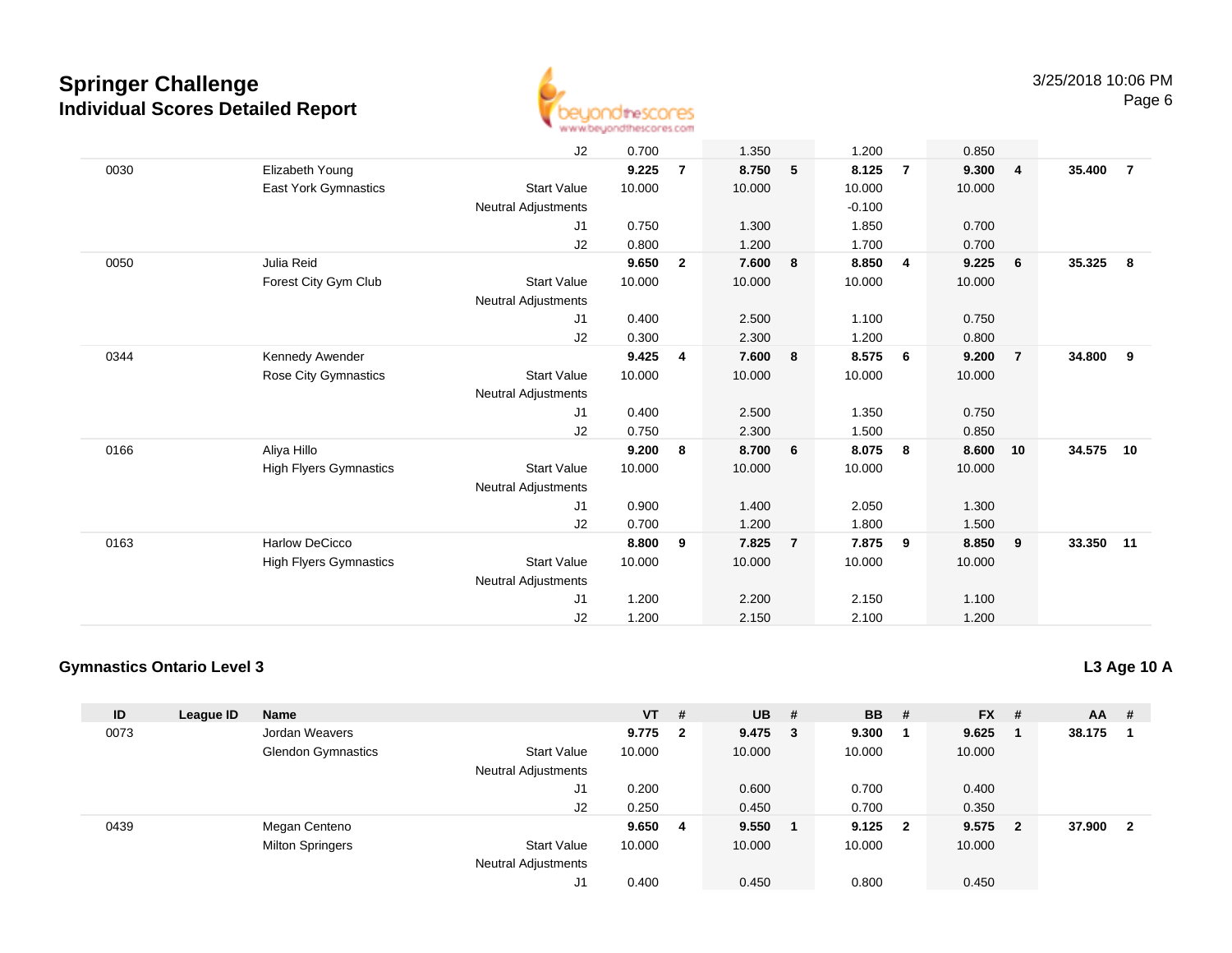

|      |         |                               | J2                         | 0.300  |                | 0.450  |                | 0.950    |                         | 0.400  |                         |        |                         |
|------|---------|-------------------------------|----------------------------|--------|----------------|--------|----------------|----------|-------------------------|--------|-------------------------|--------|-------------------------|
| 0307 |         | Rowan Walker                  |                            | 9.900  | $\mathbf{1}$   | 9.525  | $\overline{2}$ | 9.000    | 6                       | 9.375  | 6                       | 37.800 | $\mathbf{3}$            |
|      |         | Scarborough Gym Elites        | <b>Start Value</b>         | 10.000 |                | 10.000 |                | 10.000   |                         | 10.000 |                         |        |                         |
|      |         |                               | Neutral Adjustments        |        |                |        |                |          |                         |        |                         |        |                         |
|      |         |                               | J1                         | 0.100  |                | 0.500  |                | 1.000    |                         | 0.600  |                         |        |                         |
|      |         |                               | J2                         | 0.100  |                | 0.450  |                | 1.000    |                         | 0.650  |                         |        |                         |
| 0240 |         | Madeline Long                 |                            | 9.900  | $\mathbf{1}$   | 9.200  | $\overline{7}$ | 9.075    | $\overline{4}$          | 9.500  | $\overline{\mathbf{3}}$ | 37.675 | $\overline{\mathbf{4}}$ |
|      |         | <b>Synergy Gymnastics</b>     | <b>Start Value</b>         | 10.000 |                | 10.000 |                | 10.000   |                         | 10.000 |                         |        |                         |
|      |         |                               | <b>Neutral Adjustments</b> |        |                |        |                |          |                         |        |                         |        |                         |
|      |         |                               | J1                         | 0.100  |                | 0.900  |                | 1.050    |                         | 0.400  |                         |        |                         |
|      |         |                               | J2                         | 0.100  |                | 0.700  |                | 0.800    |                         | 0.600  |                         |        |                         |
| 0272 |         | Samantha Whitman              |                            | 9.725  | 3              | 9.350  | 6              | 8.925    | $\overline{\mathbf{8}}$ | 9.425  | $\overline{4}$          | 37.425 | 5                       |
|      |         | <b>Synergy Gymnastics</b>     | <b>Start Value</b>         | 10.000 |                | 10.000 |                | 10.000   |                         | 10.000 |                         |        |                         |
|      |         |                               | <b>Neutral Adjustments</b> |        |                |        |                |          |                         |        |                         |        |                         |
|      |         |                               | J1                         | 0.300  |                | 0.650  |                | 1.100    |                         | 0.550  |                         |        |                         |
|      |         |                               | J2                         | 0.250  |                | 0.650  |                | 1.050    |                         | 0.600  |                         |        |                         |
| 0434 |         | Chelsea Trotman               |                            | 9.600  | 5              | 9.400  | 5              | 9.025    | 5                       | 9.400  | 5                       | 37.425 | 5                       |
|      |         | <b>Milton Springers</b>       | <b>Start Value</b>         | 10.000 |                | 10.000 |                | 10.000   |                         | 10.000 |                         |        |                         |
|      |         |                               | <b>Neutral Adjustments</b> |        |                |        |                |          |                         |        |                         |        |                         |
|      |         |                               | J1                         | 0.350  |                | 0.550  |                | 1.100    |                         | 0.550  |                         |        |                         |
|      |         |                               | J2                         | 0.450  |                | 0.650  |                | 0.850    |                         | 0.650  |                         |        |                         |
| 0072 |         | Danika Randall                |                            | 9.200  | 9              | 9.525  | $\overline{2}$ | 9.100    | $\mathbf{3}$            | 9.300  | $\overline{7}$          | 37.125 | - 6                     |
|      |         | <b>Glendon Gymnastics</b>     | <b>Start Value</b>         | 10.000 |                | 10.000 |                | 10.000   |                         | 10.000 |                         |        |                         |
|      |         |                               | Neutral Adjustments        |        |                |        |                | $-0.100$ |                         |        |                         |        |                         |
|      |         |                               | J1                         | 0.800  |                | 0.550  |                | 0.850    |                         | 0.650  |                         |        |                         |
|      |         |                               | J2                         | 0.800  |                | 0.400  |                | 0.750    |                         | 0.750  |                         |        |                         |
| 0351 |         | <b>Rylie Smith</b>            |                            | 9.450  | $\overline{7}$ | 9.425  | 4              | 8.950    | $\overline{7}$          | 9.250  | 8                       | 37.075 | $\overline{7}$          |
|      |         | <b>Rose City Gymnastics</b>   | <b>Start Value</b>         | 10.000 |                | 10.000 |                | 10.000   |                         | 10.000 |                         |        |                         |
|      |         |                               | Neutral Adjustments        |        |                |        |                |          |                         |        |                         |        |                         |
|      |         |                               | J1                         | 0.500  |                | 0.600  |                | 1.000    |                         | 0.800  |                         |        |                         |
|      |         |                               | J2                         | 0.600  |                | 0.550  |                | 1.100    |                         | 0.700  |                         |        |                         |
| 0160 |         | Ava Zeppieri                  |                            | 9.500  | 6              | 9.200  | $\overline{7}$ | 8.800    | 9                       | 9.300  | $\overline{7}$          | 36.800 | 8                       |
|      |         | <b>High Flyers Gymnastics</b> | <b>Start Value</b>         | 10.000 |                | 10.000 |                | 10.000   |                         | 10.000 |                         |        |                         |
|      |         |                               | Neutral Adjustments        |        |                |        |                |          |                         |        |                         |        |                         |
|      |         |                               | J1                         | 0.500  |                | 0.850  |                | 1.100    |                         | 0.650  |                         |        |                         |
|      |         |                               | J2                         | 0.500  |                | 0.750  |                | 1.300    |                         | 0.750  |                         |        |                         |
| 0497 | 1235921 | Alivia Cossarini              |                            | 9.375  | 8              | 8.925  | 8              | 8.650    | 10                      | 8.775  | 9                       | 35.725 | 9                       |
|      |         | Rose City Gymnastics          | <b>Start Value</b>         | 10.000 |                | 10.000 |                | 10.000   |                         | 10.000 |                         |        |                         |
|      |         |                               | <b>Neutral Adjustments</b> |        |                |        |                |          |                         |        |                         |        |                         |
|      |         |                               | J1                         | 0.600  |                | 1.300  |                | 1.200    |                         | 1.100  |                         |        |                         |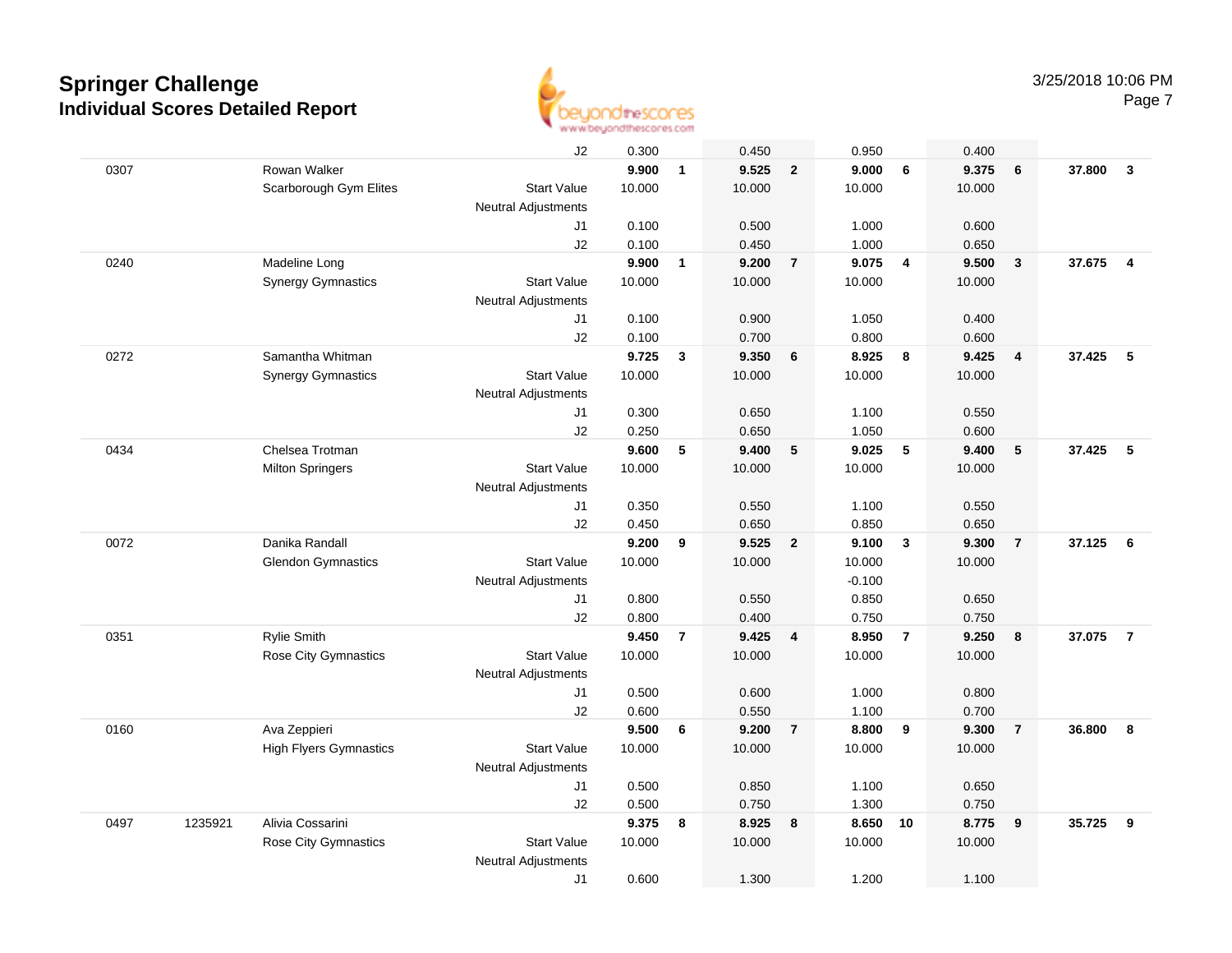

0.650 0.850 1.500 1.350

### **L3 Age 10 B**

| <b>Gymnastics Ontario Level 3</b> |  |  |
|-----------------------------------|--|--|
|-----------------------------------|--|--|

| ID   | <b>League ID</b> | <b>Name</b>               |                            | <b>VT</b> | #            | <b>UB</b> | #                       | <b>BB</b> | #                       | <b>FX</b> | #                       | AA     | #                       |
|------|------------------|---------------------------|----------------------------|-----------|--------------|-----------|-------------------------|-----------|-------------------------|-----------|-------------------------|--------|-------------------------|
| 0255 |                  | Leiya Pujol-Smith         |                            | 9.850     | $\mathbf{2}$ | 9.425     | $\overline{1}$          | 9.075     | 4                       | 9.400     | $\overline{\mathbf{4}}$ | 37.750 | $\overline{1}$          |
|      |                  | <b>Synergy Gymnastics</b> | <b>Start Value</b>         | 10.000    |              | 10.000    |                         | 10.000    |                         | 10.000    |                         |        |                         |
|      |                  |                           | <b>Neutral Adjustments</b> |           |              |           |                         |           |                         |           |                         |        |                         |
|      |                  |                           | J <sub>1</sub>             | 0.150     |              | 0.600     |                         | 0.950     |                         | 0.550     |                         |        |                         |
|      |                  |                           | J2                         | 0.150     |              | 0.550     |                         | 0.900     |                         | 0.650     |                         |        |                         |
| 0280 |                  | <b>Bryndis Jonsdottir</b> |                            | 9.675     | 5            | 9.275     | $\overline{\mathbf{3}}$ | 9.375     | $\mathbf{1}$            | 9.400     | 4                       | 37.725 | $\overline{\mathbf{2}}$ |
|      |                  | St. Thomas Elgin          | <b>Start Value</b>         | 10.000    |              | 10.000    |                         | 10.000    |                         | 10.000    |                         |        |                         |
|      |                  |                           | <b>Neutral Adjustments</b> |           |              |           |                         |           |                         |           |                         |        |                         |
|      |                  |                           | J <sub>1</sub>             | 0.300     |              | 0.800     |                         | 0.600     |                         | 0.550     |                         |        |                         |
|      |                  |                           | J2                         | 0.350     |              | 0.650     |                         | 0.650     |                         | 0.650     |                         |        |                         |
| 0031 |                  | Pippa Lin                 |                            | 9.925     | $\mathbf{1}$ | 8.225     | 8                       | 9.275     | $\overline{\mathbf{2}}$ | 9.575     | $\overline{2}$          | 37.000 | $\mathbf{3}$            |
|      |                  | East York Gymnastics      | <b>Start Value</b>         | 10.000    |              | 10.000    |                         | 10.000    |                         | 10.000    |                         |        |                         |
|      |                  |                           | <b>Neutral Adjustments</b> |           |              |           |                         |           |                         |           |                         |        |                         |
|      |                  |                           | J <sub>1</sub>             | 0.050     |              | 1.900     |                         | 0.700     |                         | 0.400     |                         |        |                         |
|      |                  |                           | J2                         | 0.100     |              | 1.650     |                         | 0.750     |                         | 0.450     |                         |        |                         |
| 0070 |                  | Ava Cherry                |                            | 9.475     | 8            | 9.100     | $\sqrt{5}$              | 8.775     | 5                       | 9.475     | 3                       | 36.825 | $\overline{4}$          |
|      |                  | <b>Glendon Gymnastics</b> | <b>Start Value</b>         | 10.000    |              | 10.000    |                         | 10.000    |                         | 10.000    |                         |        |                         |
|      |                  |                           | <b>Neutral Adjustments</b> |           |              |           |                         |           |                         |           |                         |        |                         |
|      |                  |                           | J <sub>1</sub>             | 0.650     |              | 1.000     |                         | 1.150     |                         | 0.500     |                         |        |                         |
|      |                  |                           | J2                         | 0.400     |              | 0.800     |                         | 1.300     |                         | 0.550     |                         |        |                         |
| 0121 |                  | Sophia Stangaciu          |                            | 9.800     | 4            | 9.425     | $\overline{\mathbf{1}}$ | 7.850     | 9                       | 9.625     | $\mathbf{1}$            | 36.700 | 5                       |
|      |                  | Oakville Gymnastics Club  | <b>Start Value</b>         | 10.000    |              | 10.000    |                         | 10.000    |                         | 10.000    |                         |        |                         |
|      |                  |                           | <b>Neutral Adjustments</b> |           |              |           |                         |           |                         |           |                         |        |                         |
|      |                  |                           | J <sub>1</sub>             | 0.200     |              | 0.550     |                         | 2.100     |                         | 0.350     |                         |        |                         |
|      |                  |                           | J2                         | 0.200     |              | 0.600     |                         | 2.200     |                         | 0.400     |                         |        |                         |
| 0009 |                  | Lacey Huehn               |                            | 9.400     | 9            | 9.175     | $\overline{\mathbf{4}}$ | 8.725     | 6                       | 9.250     | $5\phantom{.0}$         | 36.550 | 6                       |
|      |                  | Dynamo Gymnastics         | <b>Start Value</b>         | 10.000    |              | 10.000    |                         | 10.000    |                         | 10.000    |                         |        |                         |
|      |                  |                           | <b>Neutral Adjustments</b> |           |              |           |                         |           |                         |           |                         |        |                         |
|      |                  |                           | J <sub>1</sub>             | 0.600     |              | 0.750     |                         | 1.350     |                         | 0.650     |                         |        |                         |
|      |                  |                           | J2                         | 0.600     |              | 0.900     |                         | 1.200     |                         | 0.850     |                         |        |                         |
| 0071 |                  | Olivia Quigley            |                            | 9.375 10  |              | 9.400     | $\overline{\mathbf{2}}$ | 9.225     | 3                       | 8.350     | $\overline{7}$          | 36.350 | $\overline{7}$          |
|      |                  | <b>Glendon Gymnastics</b> | <b>Start Value</b>         | 10.000    |              | 10.000    |                         | 10.000    |                         | 10.000    |                         |        |                         |
|      |                  |                           | <b>Neutral Adjustments</b> |           |              |           |                         |           |                         |           |                         |        |                         |
|      |                  |                           | J <sub>1</sub>             | 0.600     |              | 0.650     |                         | 0.850     |                         | 1.700     |                         |        |                         |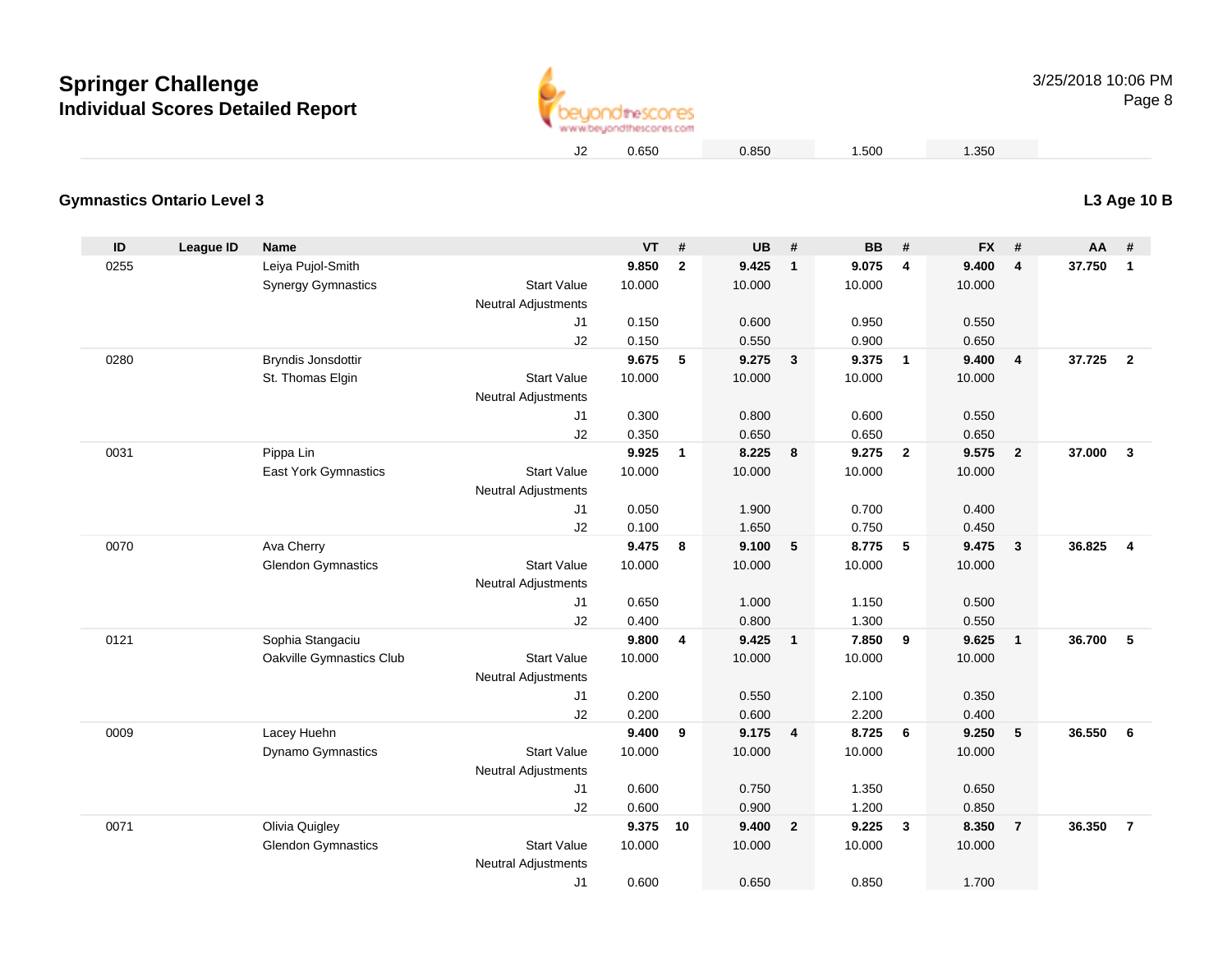

|      |                           | J2                         | 0.650  |   | 0.550   |                | 0.700    |                | 1.600   |     |           |     |
|------|---------------------------|----------------------------|--------|---|---------|----------------|----------|----------------|---------|-----|-----------|-----|
| 0459 | Ini Banjoko               |                            | 9.600  | 6 | 8.475 6 |                | 8.725    | 6              | 9.100 6 |     | 35.900 8  |     |
|      | Oakville Gymnastics Club  | <b>Start Value</b>         | 10.000 |   | 10.000  |                | 10.000   |                | 10.000  |     |           |     |
|      |                           | <b>Neutral Adjustments</b> |        |   |         |                |          |                |         |     |           |     |
|      |                           | J1                         | 0.450  |   | 1.550   |                | 1.200    |                | 0.850   |     |           |     |
|      |                           | J <sub>2</sub>             | 0.350  |   | 1.500   |                | 1.350    |                | 0.950   |     |           |     |
| 0252 | Natalie lourik            |                            | 9.825  | 3 | 8.275   | $\overline{7}$ | 8.550    | $\overline{7}$ | 7.975   | - 8 | 34.625    | - 9 |
|      | <b>Synergy Gymnastics</b> | <b>Start Value</b>         | 10.000 |   | 10.000  |                | 10.000   |                | 10.000  |     |           |     |
|      |                           | <b>Neutral Adjustments</b> |        |   |         |                |          |                |         |     |           |     |
|      |                           | J <sub>1</sub>             | 0.150  |   | 1.700   |                | 1.450    |                | 2.000   |     |           |     |
|      |                           | J2                         | 0.200  |   | 1.750   |                | 1.450    |                | 2.050   |     |           |     |
| 0056 | Freyja Steinsland         |                            | 9.500  | 7 | 7.450 9 |                | 7.950    | 8              | 7.000 9 |     | 31.900 10 |     |
|      | Forest City Gym Club      | <b>Start Value</b>         | 10.000 |   | 10.000  |                | 10.000   |                | 10.000  |     |           |     |
|      |                           | <b>Neutral Adjustments</b> |        |   |         |                | $-0.100$ |                |         |     |           |     |
|      |                           | J <sub>1</sub>             | 0.500  |   | 2.700   |                | 2.050    |                | 3.100   |     |           |     |
|      |                           | J2                         | 0.500  |   | 2.400   |                | 1.850    |                | 2.900   |     |           |     |

#### **Gymnastics Ontario Level 3**

**ID League ID Name VT # UB # BB # FX # AA #** 0068 Izabella Szakacs **9.575 <sup>3</sup> 9.500 <sup>1</sup> 8.950 <sup>3</sup> 9.550 <sup>1</sup> 37.575 <sup>1</sup>** Glendon Gymnastics Start Valuee 10.000 10.000 10.000 10.000 Neutral Adjustments $-0.100$ 0.900 J1 0.400 0.600 0.900 0.400 J2 0.450 0.400 1.000 0.500 0158 Alexa Quach **9.625 <sup>1</sup> 9.225 <sup>2</sup> 9.125 <sup>1</sup> 9.250 <sup>6</sup> 37.225 <sup>2</sup>** High Flyers Gymnastics Start Valuee 10.000 10.000 10.000 10.000 Neutral Adjustments J1 0.300 0.900 0.800 0.650 J2 0.450 0.650 0.950 0.850 0303 Taryn Rayner **9.525 <sup>4</sup> 9.200 <sup>3</sup> 9.075 <sup>2</sup> 9.400 <sup>2</sup> 37.200 <sup>3</sup>** Scarborough Gym Elites Start Valuee 10.000 10.000 10.000 10.000 Neutral Adjustments J1 0.450 0.900 0.950 0.600 J2 0.500 0.700 0.900 0.600 0405 Avery Azzopardi **9.575 <sup>3</sup> 8.925 <sup>4</sup> 8.850 <sup>4</sup> 9.300 <sup>4</sup> 36.650 <sup>4</sup>** Gymnastics Energy Start Valuee 10.000 10.000 10.000 10.000 Neutral Adjustments J10.350 1.100 1.150 0.700

**L3 Age 10 C**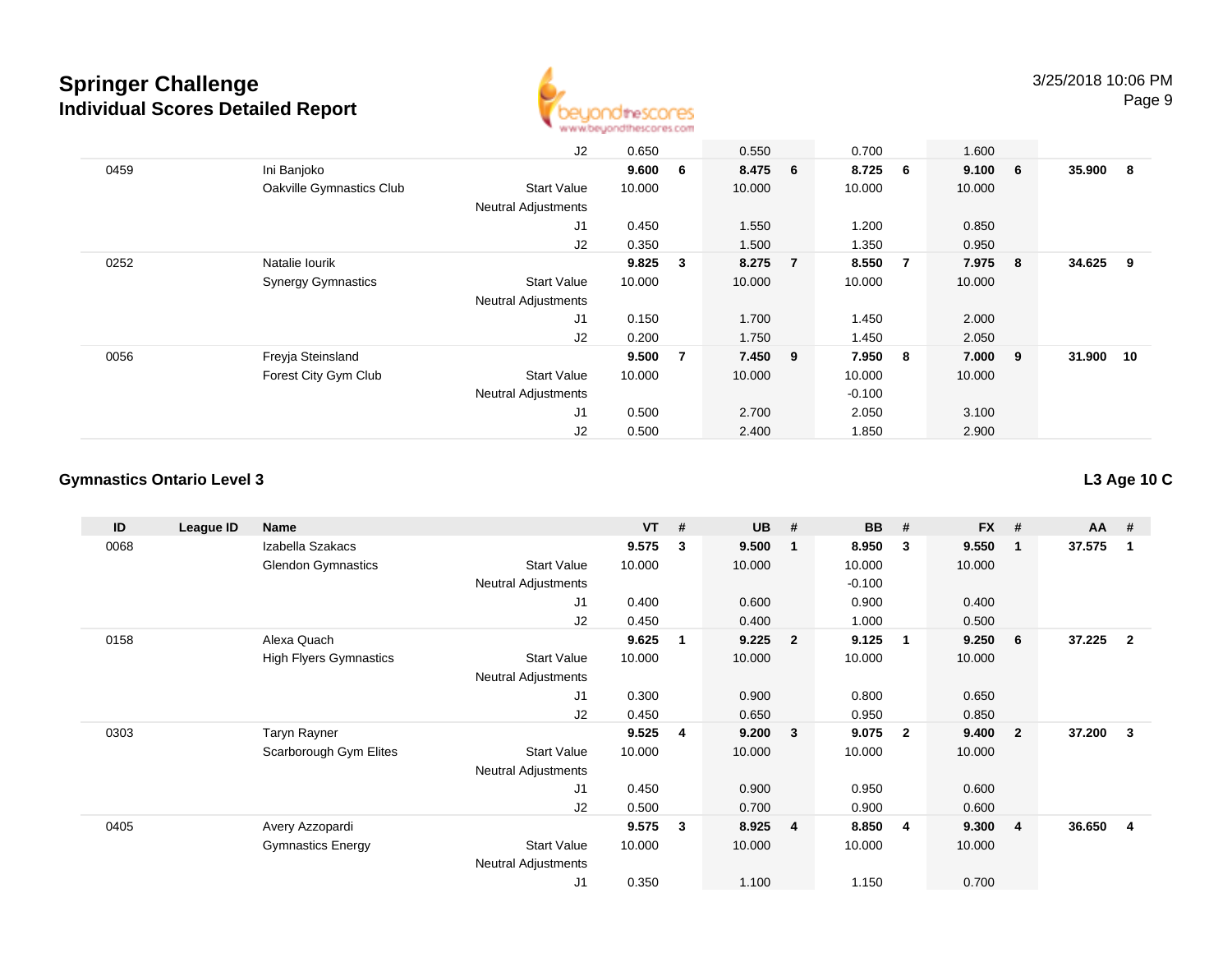

Page 10

|      |                               | J2                         | 0.500  |                | 1.050  |                | 1.150    |                | 0.700  |                         |        |                |
|------|-------------------------------|----------------------------|--------|----------------|--------|----------------|----------|----------------|--------|-------------------------|--------|----------------|
| 0055 | Sophie Jean                   |                            | 9.600  | $\overline{2}$ | 8.800  | 6              | 8.525    | $\overline{7}$ | 9.200  | $\overline{7}$          | 36.125 | 5              |
|      | Forest City Gym Club          | <b>Start Value</b>         | 10.000 |                | 10.000 |                | 10.000   |                | 10.000 |                         |        |                |
|      |                               | Neutral Adjustments        |        |                |        |                |          |                |        |                         |        |                |
|      |                               | J1                         | 0.300  |                | 1.300  |                | 1.450    |                | 0.800  |                         |        |                |
|      |                               | J2                         | 0.500  |                | 1.100  |                | 1.500    |                | 0.800  |                         |        |                |
| 0156 | Natalie Mancini               |                            | 9.375  | 6              | 8.825  | 5              | 8.775    | 5              | 9.150  | 8                       | 36.125 | 5              |
|      | <b>High Flyers Gymnastics</b> | <b>Start Value</b>         | 10.000 |                | 10.000 |                | 10.000   |                | 10.000 |                         |        |                |
|      |                               | Neutral Adjustments        |        |                |        |                |          |                |        |                         |        |                |
|      |                               | J1                         | 0.550  |                | 1.200  |                | 1.250    |                | 0.800  |                         |        |                |
|      |                               | J2                         | 0.700  |                | 1.150  |                | 1.200    |                | 0.900  |                         |        |                |
| 0006 | Emma Donovan                  |                            | 9.500  | 5              | 8.625  | $\overline{7}$ | 8.550    | 6              | 9.275  | 5                       | 35.950 | 6              |
|      | Dynamo Gymnastics             | <b>Start Value</b>         | 10.000 |                | 10.000 |                | 10.000   |                | 10.000 |                         |        |                |
|      |                               | <b>Neutral Adjustments</b> |        |                |        |                |          |                |        |                         |        |                |
|      |                               | J1                         | 0.500  |                | 1.300  |                | 1.350    |                | 0.800  |                         |        |                |
|      |                               | J2                         | 0.500  |                | 1.450  |                | 1.550    |                | 0.650  |                         |        |                |
| 0404 | Dorothy Foulser               |                            | 9.600  | $\overline{2}$ | 8.525  | 8              | 8.400    | 8              | 9.350  | $\overline{\mathbf{3}}$ | 35.875 | $\overline{7}$ |
|      | <b>Gymnastics Energy</b>      | <b>Start Value</b>         | 10.000 |                | 10.000 |                | 10.000   |                | 10.000 |                         |        |                |
|      |                               | <b>Neutral Adjustments</b> |        |                |        |                | $-0.100$ |                |        |                         |        |                |
|      |                               | J1                         | 0.450  |                | 1.700  |                | 1.500    |                | 0.650  |                         |        |                |
|      |                               | J2                         | 0.350  |                | 1.250  |                | 1.500    |                | 0.650  |                         |        |                |
| 0139 | Ava Keay                      |                            | 9.150  | $\overline{7}$ | 8.525  | 8              | 8.325    | 9              | 8.650  | 9                       | 34.650 | - 8            |
|      | <b>Winstars Gymnastics</b>    | <b>Start Value</b>         | 10.000 |                | 10.000 |                | 10.000   |                | 10.000 |                         |        |                |
|      |                               | <b>Neutral Adjustments</b> |        |                |        |                |          |                |        |                         |        |                |
|      |                               | J1                         | 1.000  |                | 1.450  |                | 1.750    |                | 1.500  |                         |        |                |
|      |                               | J2                         | 0.700  |                | 1.500  |                | 1.600    |                | 1.200  |                         |        |                |
|      |                               |                            |        |                |        |                |          |                |        |                         |        |                |

### **Gymnastics Ontario Level 3**

| ID   | League ID | <b>Name</b>             |                            | $VT$ # |   | <b>UB</b> | - # | <b>BB</b> | - # | <b>FX</b> | -# | <b>AA</b> | -# |
|------|-----------|-------------------------|----------------------------|--------|---|-----------|-----|-----------|-----|-----------|----|-----------|----|
| 0438 |           | Ciara Costa             |                            | 9.750  | 3 | 9.475 2   |     | 9.300     |     | 9.600     | -1 | 38.125    |    |
|      |           | <b>Milton Springers</b> | <b>Start Value</b>         | 10.000 |   | 10.000    |     | 10.000    |     | 10.000    |    |           |    |
|      |           |                         | <b>Neutral Adjustments</b> |        |   |           |     |           |     |           |    |           |    |
|      |           |                         | J1                         | 0.200  |   | 0.600     |     | 0.700     |     | 0.400     |    |           |    |
|      |           |                         | J2                         | 0.300  |   | 0.450     |     | 0.700     |     | 0.400     |    |           |    |
| 0302 |           | Abigail Lee             |                            | 9.600  | 5 | 9.675     |     | 9.000     | 3   | 9.350     | -4 | 37.625    | -2 |
|      |           | Scarborough Gym Elites  | <b>Start Value</b>         | 10.000 |   | 10.000    |     | 10.000    |     | 10.000    |    |           |    |
|      |           |                         | <b>Neutral Adjustments</b> |        |   |           |     |           |     |           |    |           |    |
|      |           |                         | J1                         | 0.400  |   | 0.300     |     | 1.050     |     | 0.700     |    |           |    |

### **L3 Age 10 D**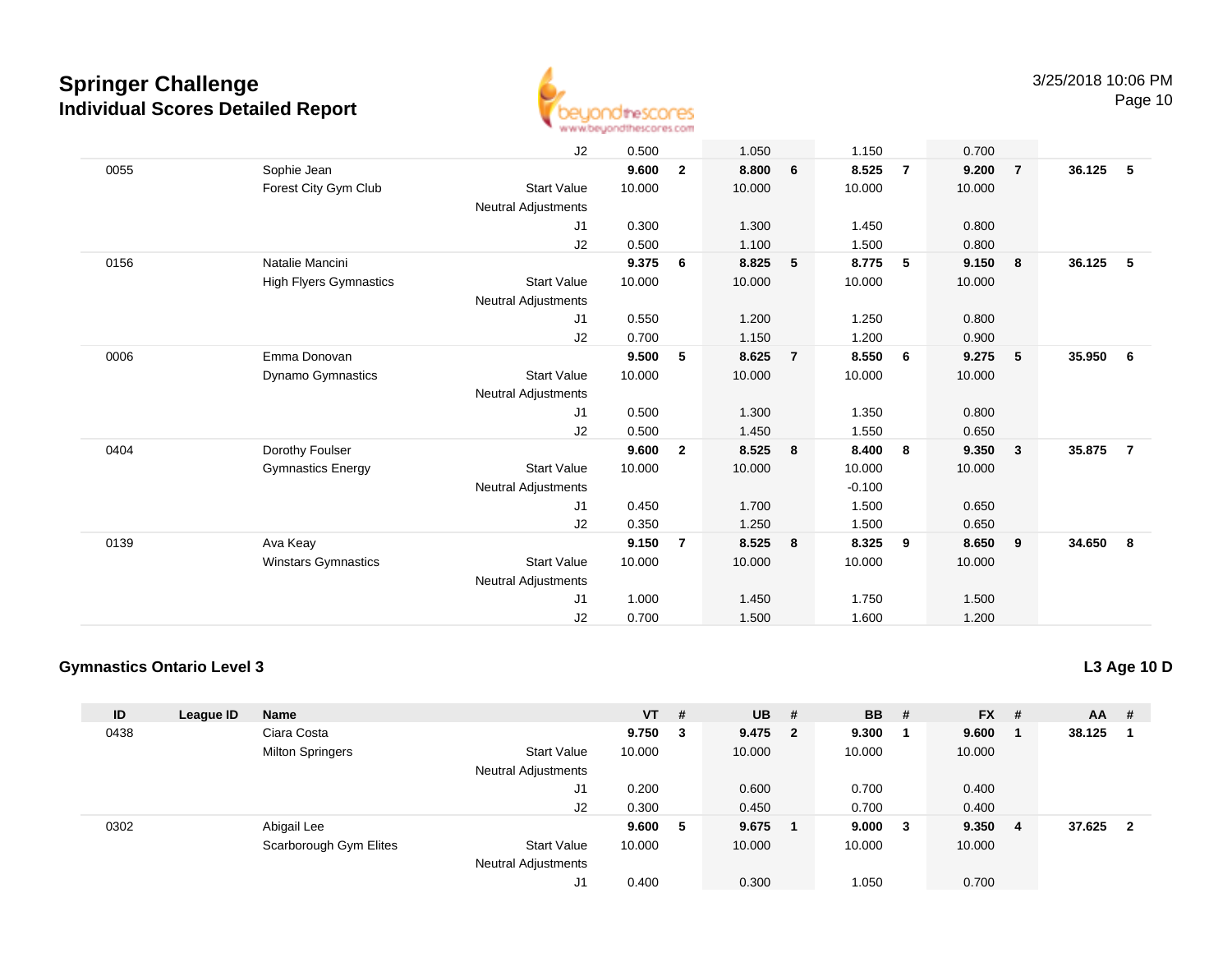

Page 11

|      |                           | J2                         | 0.400  |                | 0.350  |                | 0.950    |                          | 0.600  |                         |        |                |
|------|---------------------------|----------------------------|--------|----------------|--------|----------------|----------|--------------------------|--------|-------------------------|--------|----------------|
| 0363 | Hannah Fulton             |                            | 9.750  | $\mathbf{3}$   | 9.225  | $\overline{4}$ | 8.800    | 6                        | 9.400  | $\overline{2}$          | 37.175 | $\mathbf{3}$   |
|      | <b>Gymnastics Energy</b>  | <b>Start Value</b>         | 10.000 |                | 10.000 |                | 10.000   |                          | 10.000 |                         |        |                |
|      |                           | <b>Neutral Adjustments</b> |        |                |        |                |          |                          |        |                         |        |                |
|      |                           | J1                         | 0.200  |                | 0.850  |                | 1.250    |                          | 0.600  |                         |        |                |
|      |                           | J2                         | 0.300  |                | 0.700  |                | 1.150    |                          | 0.600  |                         |        |                |
| 0271 | Samantha Silva            |                            | 9.550  | 6              | 9.300  | $\mathbf{3}$   | 8.975    | $\overline{4}$           | 9.275  | 5                       | 37.100 | $\overline{4}$ |
|      | <b>Synergy Gymnastics</b> | <b>Start Value</b>         | 10.000 |                | 10.000 |                | 10.000   |                          | 10.000 |                         |        |                |
|      |                           | <b>Neutral Adjustments</b> |        |                |        |                |          |                          |        |                         |        |                |
|      |                           | J1                         | 0.500  |                | 0.750  |                | 1.000    |                          | 0.750  |                         |        |                |
|      |                           | J2                         | 0.400  |                | 0.650  |                | 1.050    |                          | 0.700  |                         |        |                |
| 0256 | Layla Williams            |                            | 9.800  | $\mathbf{2}$   | 8.925  | $\overline{7}$ | 9.075    | $\overline{\mathbf{2}}$  | 9.200  | 6                       | 37.000 | 5              |
|      | <b>Synergy Gymnastics</b> | <b>Start Value</b>         | 10.000 |                | 10.000 |                | 10.000   |                          | 10.000 |                         |        |                |
|      |                           | <b>Neutral Adjustments</b> |        |                |        |                |          |                          |        |                         |        |                |
|      |                           | J1                         | 0.200  |                | 1.100  |                | 1.050    |                          | 0.800  |                         |        |                |
|      |                           | J2                         | 0.200  |                | 1.050  |                | 0.800    |                          | 0.800  |                         |        |                |
| 0343 | Jazmyn Al-Shehabi         |                            | 9.550  | 6              | 9.025  | 5              | 8.975    | $\overline{4}$           | 9.275  | $5\phantom{.0}$         | 36.825 | 6              |
|      | Rose City Gymnastics      | <b>Start Value</b>         | 10.000 |                | 10.000 |                | 10.000   |                          | 10.000 |                         |        |                |
|      |                           | <b>Neutral Adjustments</b> |        |                |        |                |          |                          |        |                         |        |                |
|      |                           | J1                         | 0.400  |                | 1.000  |                | 1.150    |                          | 0.700  |                         |        |                |
|      |                           | J2                         | 0.500  |                | 0.950  |                | 0.900    |                          | 0.750  |                         |        |                |
| 0053 | Katie Chambers            |                            | 9.900  | $\mathbf{1}$   | 8.950  | 6              | 8.775    | $\overline{7}$           | 9.150  | $\overline{7}$          | 36.775 | $\overline{7}$ |
|      | Forest City Gym Club      | <b>Start Value</b>         | 10.000 |                | 10.000 |                | 10.000   |                          | 10.000 |                         |        |                |
|      |                           | <b>Neutral Adjustments</b> |        |                |        |                |          |                          |        |                         |        |                |
|      |                           | J1                         | 0.100  |                | 1.050  |                | 1.250    |                          | 0.800  |                         |        |                |
|      |                           | J2                         | 0.100  |                | 1.050  |                | 1.200    |                          | 0.900  |                         |        |                |
| 0194 | Jessica Barnes            |                            | 9.525  | $\overline{7}$ | 8.850  | 8              | 8.600    | 8                        | 9.375  | $\overline{\mathbf{3}}$ | 36.350 | 8              |
|      | <b>TGI</b>                | <b>Start Value</b>         | 10.000 |                | 10.000 |                | 10.000   |                          | 10.000 |                         |        |                |
|      |                           | <b>Neutral Adjustments</b> |        |                |        |                |          |                          |        |                         |        |                |
|      |                           | J1                         | 0.500  |                | 1.300  |                | 1.300    |                          | 0.600  |                         |        |                |
|      |                           | J2                         | 0.450  |                | 1.000  |                | 1.500    |                          | 0.650  |                         |        |                |
| 0013 | Caidy Lyder               |                            | 9.725  | 4              | 8.225  | 9              | 8.875    | $\overline{\phantom{0}}$ | 9.350  | $\overline{\mathbf{4}}$ | 36.175 | - 9            |
|      | <b>Dynamo Gymnastics</b>  | <b>Start Value</b>         | 10.000 |                | 10.000 |                | 10.000   |                          | 10.000 |                         |        |                |
|      |                           | <b>Neutral Adjustments</b> |        |                |        |                |          |                          |        |                         |        |                |
|      |                           | J1                         | 0.250  |                | 1.750  |                | 1.050    |                          | 0.600  |                         |        |                |
|      |                           | J2                         | 0.300  |                | 1.800  |                | 1.200    |                          | 0.700  |                         |        |                |
| 0057 | Renee Struzik             |                            | 9.300  | 8              | 8.100  | 10             | 7.750    | 9                        | 8.550  | 8                       | 33.700 | 10             |
|      | Forest City Gym Club      | <b>Start Value</b>         | 10.000 |                | 10.000 |                | 10.000   |                          | 10.000 |                         |        |                |
|      |                           | <b>Neutral Adjustments</b> |        |                |        |                | $-0.100$ |                          |        |                         |        |                |
|      |                           | J1                         | 0.700  |                | 2.000  |                | 2.000    |                          | 1.400  |                         |        |                |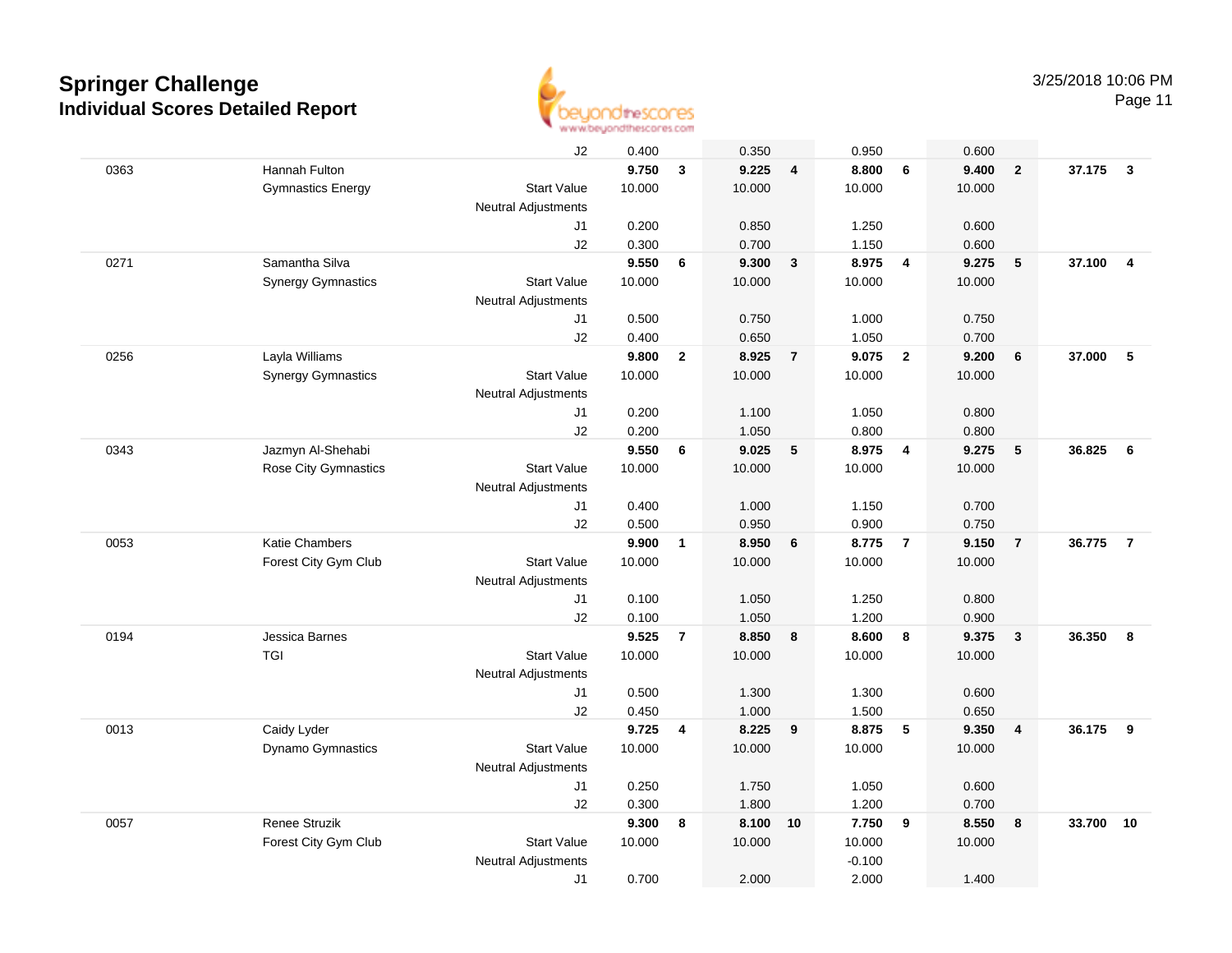

Page 12

### **Gymnastics Ontario Level 3**

| ID   | League ID | <b>Name</b>              |                            | $VT$ # |                | <b>UB</b> | #                       | <b>BB</b> | #                       | FX #   |                         | $AA$ # |                         |
|------|-----------|--------------------------|----------------------------|--------|----------------|-----------|-------------------------|-----------|-------------------------|--------|-------------------------|--------|-------------------------|
| 0371 |           | Clara Gretsinger         |                            | 9.775  | $\mathbf{1}$   | 9.550     | $\overline{1}$          | 8.850     | 3                       | 9.250  | $\overline{2}$          | 37.425 | $\overline{\mathbf{1}}$ |
|      |           | <b>Gymnastics Energy</b> | <b>Start Value</b>         | 10.000 |                | 10.000    |                         | 10.000    |                         | 10.000 |                         |        |                         |
|      |           |                          | <b>Neutral Adjustments</b> |        |                |           |                         |           |                         |        |                         |        |                         |
|      |           |                          | J <sub>1</sub>             | 0.200  |                | 0.500     |                         | 1.200     |                         | 0.800  |                         |        |                         |
|      |           |                          | J2                         | 0.250  |                | 0.400     |                         | 1.100     |                         | 0.700  |                         |        |                         |
| 0192 |           | Ayla Strank              |                            | 9.700  | $\overline{2}$ | 9.325     | $\overline{\mathbf{3}}$ | 9.175     | $\mathbf{1}$            | 9.200  | $\mathbf{3}$            | 37,400 | $\overline{2}$          |
|      |           | <b>TGI</b>               | <b>Start Value</b>         | 10.000 |                | 10.000    |                         | 10.000    |                         | 10.000 |                         |        |                         |
|      |           |                          | <b>Neutral Adjustments</b> |        |                |           |                         |           |                         |        |                         |        |                         |
|      |           |                          | J <sub>1</sub>             | 0.250  |                | 0.600     |                         | 0.750     |                         | 0.900  |                         |        |                         |
|      |           |                          | J2                         | 0.350  |                | 0.750     |                         | 0.900     |                         | 0.700  |                         |        |                         |
| 0122 |           | Abby Kalbfleisch         |                            | 9.700  | $\overline{2}$ | 9.350     | $\overline{\mathbf{2}}$ | 8.525     | 5                       | 9.550  | $\mathbf{1}$            | 37.125 | $\overline{3}$          |
|      |           | Oakville Gymnastics Club | <b>Start Value</b>         | 10.000 |                | 10.000    |                         | 10.000    |                         | 10.000 |                         |        |                         |
|      |           |                          | <b>Neutral Adjustments</b> |        |                |           |                         |           |                         |        |                         |        |                         |
|      |           |                          | J1                         | 0.250  |                | 0.650     |                         | 1.450     |                         | 0.450  |                         |        |                         |
|      |           |                          | J2                         | 0.350  |                | 0.650     |                         | 1.500     |                         | 0.450  |                         |        |                         |
| 0238 |           | Eva Silas                |                            | 9.600  | 3              | 9.125     | $\overline{4}$          | 9.100     | $\overline{\mathbf{2}}$ | 9.000  | $5\phantom{.0}$         | 36.825 | $\overline{4}$          |
|      |           | TGI                      | <b>Start Value</b>         | 10.000 |                | 10.000    |                         | 10.000    |                         | 10.000 |                         |        |                         |
|      |           |                          | <b>Neutral Adjustments</b> |        |                |           |                         |           |                         |        |                         |        |                         |
|      |           |                          | J1                         | 0.350  |                | 1.000     |                         | 0.950     |                         | 0.900  |                         |        |                         |
|      |           |                          | J2                         | 0.450  |                | 0.750     |                         | 0.850     |                         | 1.100  |                         |        |                         |
| 0461 |           | Callie Johnstone         |                            | 9.475  | 5              | 9.100     | - 5                     | 8.850     | 3                       | 9.175  | $\overline{\mathbf{4}}$ | 36.600 | 5                       |
|      |           | <b>Gymnastics Energy</b> | <b>Start Value</b>         | 10.000 |                | 10.000    |                         | 10.000    |                         | 10.000 |                         |        |                         |
|      |           |                          | <b>Neutral Adjustments</b> |        |                |           |                         |           |                         |        |                         |        |                         |
|      |           |                          | J <sub>1</sub>             | 0.500  |                | 0.900     |                         | 1.250     |                         | 0.850  |                         |        |                         |
|      |           |                          | J2                         | 0.550  |                | 0.900     |                         | 1.050     |                         | 0.800  |                         |        |                         |
| 0406 |           | <b>McKenna Stefels</b>   |                            | 9.550  | $\overline{4}$ | 9.000     | 6                       | 8.550     | $\overline{4}$          | 9.250  | $\overline{2}$          | 36.350 | 6                       |
|      |           | <b>Gymnastics Energy</b> | <b>Start Value</b>         | 10.000 |                | 10.000    |                         | 10.000    |                         | 10.000 |                         |        |                         |
|      |           |                          | <b>Neutral Adjustments</b> |        |                |           |                         | $-0.100$  |                         |        |                         |        |                         |
|      |           |                          | J1                         | 0.500  |                | 1.000     |                         | 1.400     |                         | 0.650  |                         |        |                         |
|      |           |                          | J2                         | 0.400  |                | 1.000     |                         | 1.300     |                         | 0.850  |                         |        |                         |

### **L3 Age 11 A**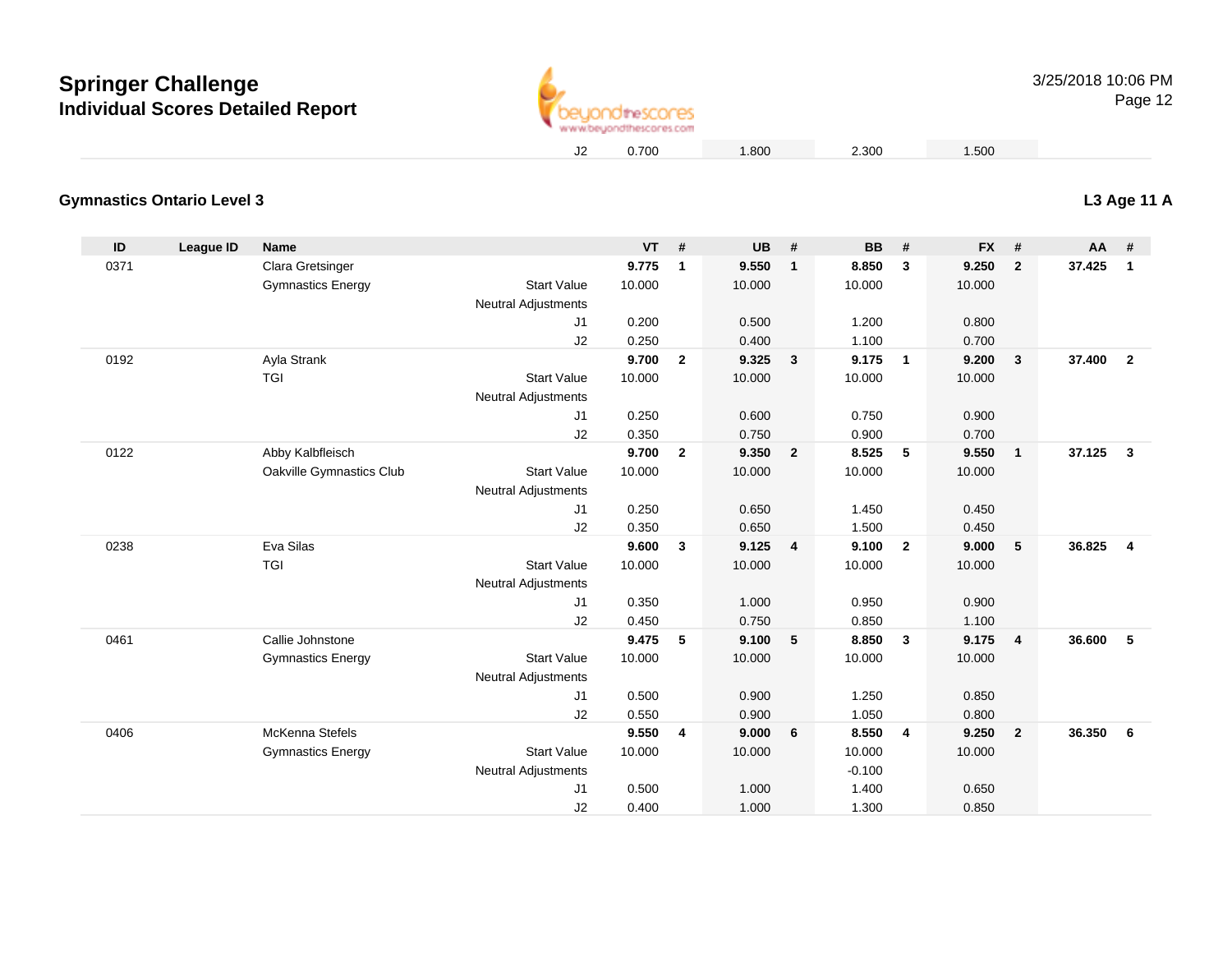#### **Gymnastics Ontario Level 3**



|  | L3 Age 11 B |
|--|-------------|
|--|-------------|

| ID   | <b>League ID</b> | <b>Name</b>                                       |                            | <b>VT</b> | #              | <b>UB</b> | #                       | BB     | #              | <b>FX</b> | #              | AA     | #                       |
|------|------------------|---------------------------------------------------|----------------------------|-----------|----------------|-----------|-------------------------|--------|----------------|-----------|----------------|--------|-------------------------|
| 0367 |                  | Rheagan Hamm                                      |                            | 9.575     | 3              | 9.275     | $\mathbf{1}$            | 9.300  | $\overline{1}$ | 9.425     | $\overline{2}$ | 37.575 | $\overline{\mathbf{1}}$ |
|      |                  | <b>Gymnastics Energy</b>                          | <b>Start Value</b>         | 10.000    |                | 10.000    |                         | 10.000 |                | 10.000    |                |        |                         |
|      |                  |                                                   | <b>Neutral Adjustments</b> |           |                |           |                         |        |                |           |                |        |                         |
|      |                  |                                                   | J1                         | 0.400     |                | 0.700     |                         | 0.650  |                | 0.600     |                |        |                         |
|      |                  |                                                   | J2                         | 0.450     |                | 0.750     |                         | 0.750  |                | 0.550     |                |        |                         |
| 0246 |                  | Alyssa Pauvif                                     |                            | 9.875     | $\mathbf{1}$   | 9.275     | $\overline{1}$          | 8.925  | $\mathbf{3}$   | 9.375     | 4              | 37.450 | $\overline{\mathbf{2}}$ |
|      |                  | <b>Synergy Gymnastics</b>                         | <b>Start Value</b>         | 10.000    |                | 10.000    |                         | 10.000 |                | 10.000    |                |        |                         |
|      |                  |                                                   | <b>Neutral Adjustments</b> |           |                |           |                         |        |                |           |                |        |                         |
|      |                  |                                                   | J1                         | 0.100     |                | 0.700     |                         | 0.950  |                | 0.600     |                |        |                         |
|      |                  |                                                   | J2                         | 0.150     |                | 0.750     |                         | 1.200  |                | 0.650     |                |        |                         |
| 0054 |                  | Dhiya Glavin                                      |                            | 9.875     | $\mathbf{1}$   | 8.850     | $\overline{\mathbf{3}}$ | 9.075  | $\overline{2}$ | 9.250     | 5              | 37.050 | $\overline{\mathbf{3}}$ |
|      |                  | Forest City Gym Club                              | <b>Start Value</b>         | 10.000    |                | 10.000    |                         | 10.000 |                | 10.000    |                |        |                         |
|      |                  |                                                   | <b>Neutral Adjustments</b> |           |                |           |                         |        |                |           |                |        |                         |
|      |                  |                                                   | J <sub>1</sub>             | 0.100     |                | 1.150     |                         | 0.950  |                | 0.700     |                |        |                         |
|      |                  |                                                   | J2                         | 0.150     |                | 1.150     |                         | 0.900  |                | 0.800     |                |        |                         |
| 0321 |                  | Sada Nussey                                       |                            | 9.400     | 5              | 9.250     | $\overline{\mathbf{2}}$ | 8.925  | $\mathbf{3}$   | 9.450     | 1              | 37.025 | $\overline{4}$          |
|      |                  | <b>Revolution Gymnastics And Sports</b><br>Centre | <b>Start Value</b>         | 10.000    |                | 10.000    |                         | 10.000 |                | 10.000    |                |        |                         |
|      |                  |                                                   | <b>Neutral Adjustments</b> |           |                |           |                         |        |                |           |                |        |                         |
|      |                  |                                                   | J1                         | 0.550     |                | 0.850     |                         | 1.050  |                | 0.550     |                |        |                         |
|      |                  |                                                   | J2                         | 0.650     |                | 0.650     |                         | 1.100  |                | 0.550     |                |        |                         |
| 0342 |                  | Avery Coupe                                       |                            | 9.700     | $\overline{2}$ | 8.550     | $\overline{4}$          | 8.675  | $\overline{4}$ | 9.400     | $\mathbf{3}$   | 36.325 | 5                       |
|      |                  | Rose City Gymnastics                              | <b>Start Value</b>         | 10.000    |                | 10.000    |                         | 10.000 |                | 10.000    |                |        |                         |
|      |                  |                                                   | <b>Neutral Adjustments</b> |           |                |           |                         |        |                |           |                |        |                         |
|      |                  |                                                   | J1                         | 0.300     |                | 1.550     |                         | 1.350  |                | 0.600     |                |        |                         |
|      |                  |                                                   | J2                         | 0.300     |                | 1.350     |                         | 1.300  |                | 0.600     |                |        |                         |
| 0229 |                  | <b>Isobel Stec</b>                                |                            | 9.450     | 4              | 9.250     | $\overline{2}$          | 8.325  | 5              | 9.125     | 6              | 36.150 | - 6                     |
|      |                  | TGI                                               | <b>Start Value</b>         | 10.000    |                | 10.000    |                         | 10.000 |                | 10.000    |                |        |                         |
|      |                  |                                                   | <b>Neutral Adjustments</b> |           |                |           |                         |        |                |           |                |        |                         |
|      |                  |                                                   | J <sub>1</sub>             | 0.550     |                | 0.800     |                         | 1.650  |                | 0.850     |                |        |                         |
|      |                  |                                                   | J2                         | 0.550     |                | 0.700     |                         | 1.700  |                | 0.900     |                |        |                         |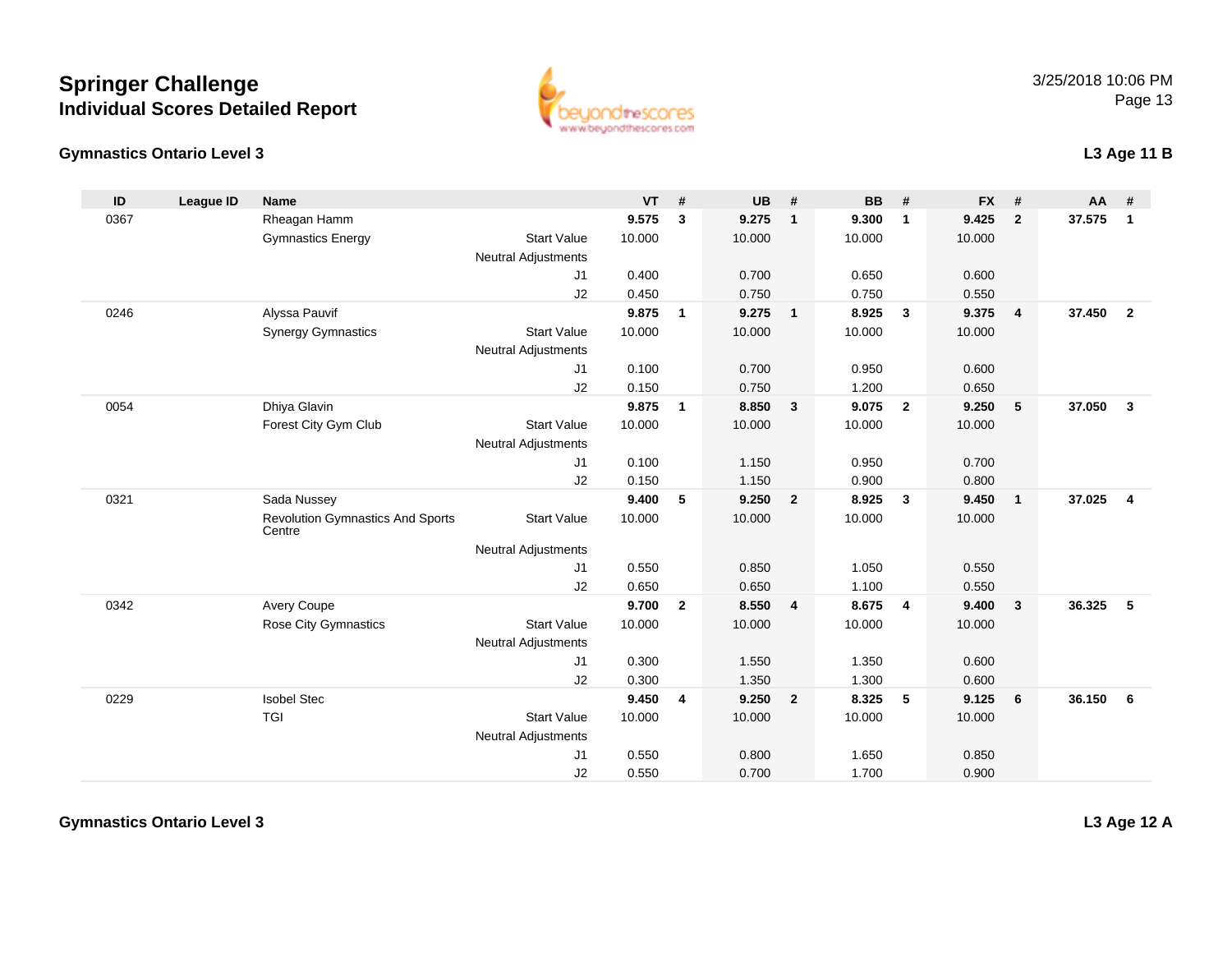

Page 14

| ID   | <b>League ID</b> | <b>Name</b>              |                            | $VT$ # |                | <b>UB</b> | #              | <b>BB</b> | #              | <b>FX</b> | #                       | AA     | #              |
|------|------------------|--------------------------|----------------------------|--------|----------------|-----------|----------------|-----------|----------------|-----------|-------------------------|--------|----------------|
| 0300 |                  | <b>Hayley Ellis</b>      |                            | 9.850  | $\overline{2}$ | 9.100     | $\mathbf{1}$   | 9.275     | $\mathbf{1}$   | 9.475     | $\overline{2}$          | 37.700 | $\overline{1}$ |
|      |                  | Scarborough Gym Elites   | <b>Start Value</b>         | 10.000 |                | 10.000    |                | 10.000    |                | 10.000    |                         |        |                |
|      |                  |                          | <b>Neutral Adjustments</b> |        |                |           |                |           |                |           |                         |        |                |
|      |                  |                          | J1                         | 0.200  |                | 1.000     |                | 0.700     |                | 0.500     |                         |        |                |
|      |                  |                          | J2                         | 0.100  |                | 0.800     |                | 0.750     |                | 0.550     |                         |        |                |
| 0432 |                  | Melissa Medlar           |                            | 9.875  | $\mathbf{1}$   | 8.750     | $\overline{2}$ | 8.475     | $\overline{4}$ | 9.800     | $\overline{1}$          | 36.900 | $\overline{2}$ |
|      |                  | <b>Milton Springers</b>  | <b>Start Value</b>         | 10.000 |                | 10.000    |                | 10.000    |                | 10.000    |                         |        |                |
|      |                  |                          | <b>Neutral Adjustments</b> |        |                |           |                |           |                |           |                         |        |                |
|      |                  |                          | J1                         | 0.150  |                | 1.300     |                | 1.450     |                | 0.200     |                         |        |                |
|      |                  |                          | J2                         | 0.100  |                | 1.200     |                | 1.600     |                | 0.200     |                         |        |                |
| 0306 |                  | Kyleigh Kennedy          |                            | 9.675  | 4              | 8.500     | 3              | 8.575     | $\mathbf{3}$   | 9.100     | $\overline{4}$          | 35.850 | $\mathbf{3}$   |
|      |                  | Scarborough Gym Elites   | <b>Start Value</b>         | 10.000 |                | 10.000    |                | 10.000    |                | 10.000    |                         |        |                |
|      |                  |                          | <b>Neutral Adjustments</b> |        |                |           |                |           |                |           |                         |        |                |
|      |                  |                          | J1                         | 0.400  |                | 1.550     |                | 1.500     |                | 1.000     |                         |        |                |
|      |                  |                          | J2                         | 0.250  |                | 1.450     |                | 1.350     |                | 0.800     |                         |        |                |
| 0061 |                  | Hana Dudek               |                            | 9.375  | 5              | 7.950     | 6              | 8.925     | $\overline{2}$ | 9.075     | 5                       | 35.325 | $\overline{4}$ |
|      |                  | Forest City Gym Club     | <b>Start Value</b>         | 10.000 |                | 10.000    |                | 10.000    |                | 10.000    |                         |        |                |
|      |                  |                          | <b>Neutral Adjustments</b> |        |                |           |                |           |                |           |                         |        |                |
|      |                  |                          | J1                         | 0.550  |                | 2.200     |                | 1.150     |                | 0.850     |                         |        |                |
|      |                  |                          | J2                         | 0.700  |                | 1.900     |                | 1.000     |                | 1.000     |                         |        |                |
| 0236 |                  | Penelope Gendron         |                            | 9.125  | 6              | 8.050     | 5              | 7.300     | 6              | 9.125     | $\overline{\mathbf{3}}$ | 33,600 | -5             |
|      |                  | <b>TGI</b>               | <b>Start Value</b>         | 10.000 |                | 10.000    |                | 10.000    |                | 10.000    |                         |        |                |
|      |                  |                          | <b>Neutral Adjustments</b> |        |                |           |                | $-0.100$  |                |           |                         |        |                |
|      |                  |                          | J1                         | 0.850  |                | 2.000     |                | 2.400     |                | 0.900     |                         |        |                |
|      |                  |                          | J2                         | 0.900  |                | 1.900     |                | 2.800     |                | 0.850     |                         |        |                |
| 0398 |                  | Julia Brouillard         |                            | 9.700  | 3              | 8.075     | 4              | 7.350     | 5              | 7.500     | 6                       | 32.625 | 6              |
|      |                  | <b>Gymnastics Energy</b> | <b>Start Value</b>         | 10.000 |                | 10.000    |                | 10.000    |                | 10.000    |                         |        |                |
|      |                  |                          | <b>Neutral Adjustments</b> |        |                |           |                | $-0.100$  |                |           |                         |        |                |
|      |                  |                          | J1                         | 0.300  |                | 2.100     |                | 2.500     |                | 2.500     |                         |        |                |
|      |                  |                          | J2                         | 0.300  |                | 1.750     |                | 2.600     |                | 2.500     |                         |        |                |

#### **Gymnastics Ontario Level 3**

**L3 Age 12 B**

| ID   | League ID | Name                 |                            | <b>VT</b> | # | UB     | <b>BB</b> | # | <b>FX</b> |                   | AA     | - # |
|------|-----------|----------------------|----------------------------|-----------|---|--------|-----------|---|-----------|-------------------|--------|-----|
| 0498 |           | Ella Thibodeau       |                            | 9.800     |   | 9.550  | 9.425     |   | 9.425     | $\mathbf{\Omega}$ | 38.200 |     |
|      |           | Forest City Gym Club | <b>Start Value</b>         | 10.000    |   | 10.000 | 10.000    |   | 10.000    |                   |        |     |
|      |           |                      | <b>Neutral Adjustments</b> |           |   |        |           |   |           |                   |        |     |
|      |           |                      | J1                         | 0.200     |   | 0.400  | 0.650     |   | 0.550     |                   |        |     |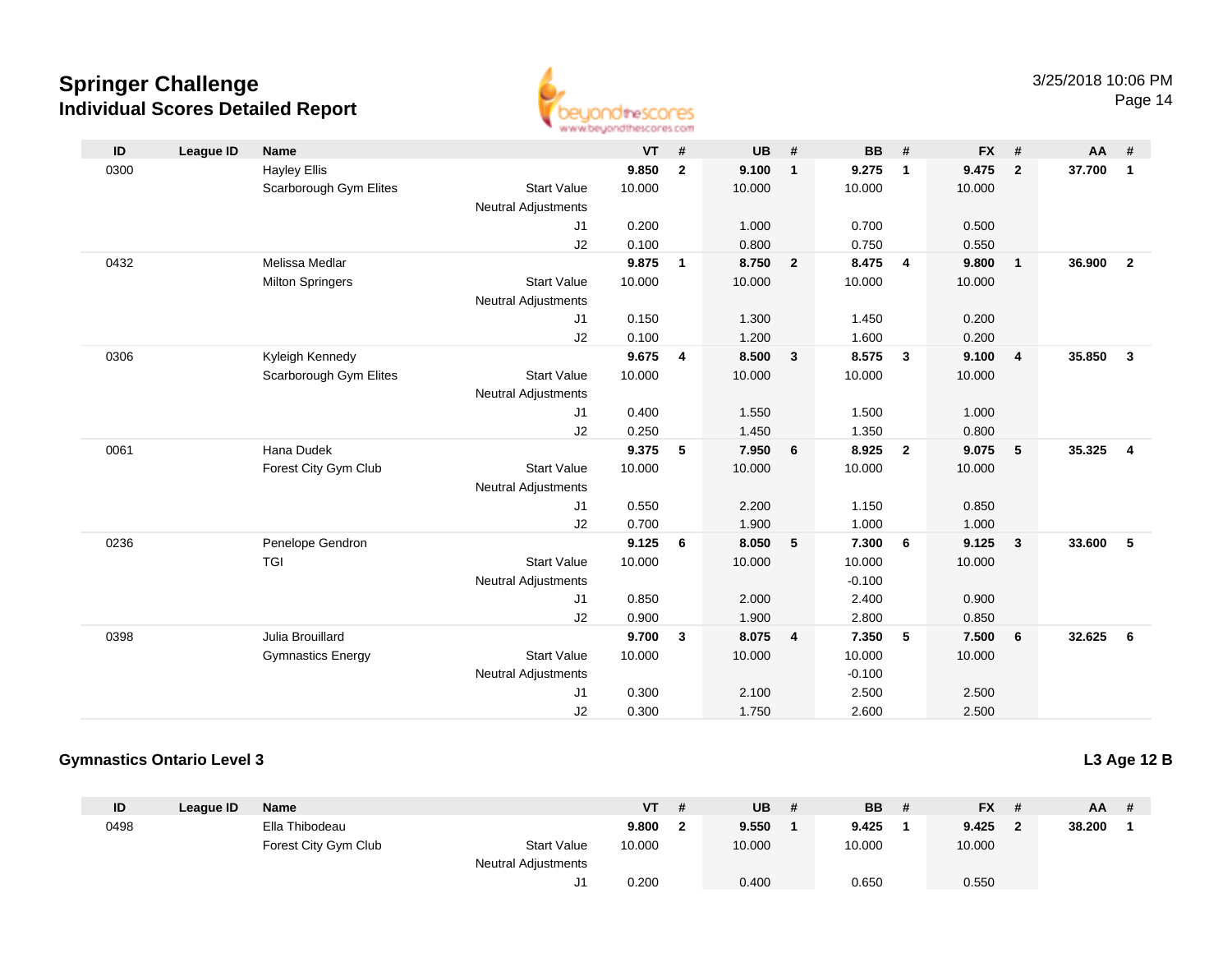

|                          | J2                         | 0.200  |              | 0.500  |                         | 0.500                   |                | 0.600  |                                                                                        |                         |
|--------------------------|----------------------------|--------|--------------|--------|-------------------------|-------------------------|----------------|--------|----------------------------------------------------------------------------------------|-------------------------|
| Beatriz Fukushima        |                            | 9.825  | $\mathbf{1}$ | 9.100  | 3                       | 9.275                   | $\overline{2}$ | 9.750  | 37.950                                                                                 | $\overline{\mathbf{2}}$ |
| <b>Milton Springers</b>  | <b>Start Value</b>         | 10.000 |              | 10.000 |                         | 10.000                  |                | 10.000 |                                                                                        |                         |
|                          | <b>Neutral Adjustments</b> |        |              |        |                         |                         |                |        |                                                                                        |                         |
|                          | J1                         | 0.150  |              | 0.900  |                         | 0.750                   |                | 0.300  |                                                                                        |                         |
|                          | J2                         | 0.200  |              | 0.900  |                         | 0.700                   |                | 0.200  |                                                                                        |                         |
| Stephanie Seguin         |                            | 9.625  | 5            | 9.325  | $\overline{\mathbf{2}}$ | 8.975                   | $\mathbf{3}$   | 9.350  | 37.275                                                                                 | $\overline{\mathbf{3}}$ |
| <b>TGI</b>               | <b>Start Value</b>         | 10.000 |              | 10.000 |                         | 10.000                  |                | 10.000 |                                                                                        |                         |
|                          | Neutral Adjustments        |        |              |        |                         |                         |                |        |                                                                                        |                         |
|                          | J1                         | 0.350  |              | 0.700  |                         | 0.900                   |                | 0.650  |                                                                                        |                         |
|                          | J2                         | 0.400  |              | 0.650  |                         | 1.150                   |                | 0.650  |                                                                                        |                         |
| Victoria Ives            |                            | 9.675  | 4            | 8.650  | 5                       | 8.950                   | 4              | 9.350  | 36.625                                                                                 | $\overline{4}$          |
| <b>Gymnastics Energy</b> | <b>Start Value</b>         | 10.000 |              | 10.000 |                         | 10.000                  |                | 10.000 |                                                                                        |                         |
|                          | Neutral Adjustments        |        |              |        |                         |                         |                |        |                                                                                        |                         |
|                          | J1                         | 0.400  |              | 1.400  |                         | 0.950                   |                | 0.700  |                                                                                        |                         |
|                          | J2                         | 0.250  |              | 1.300  |                         | 1.150                   |                | 0.600  |                                                                                        |                         |
| Abby Lamb                |                            | 9.775  | 3            | 8.700  |                         | 8.725                   | 5              | 9.275  | 36.475                                                                                 | - 5                     |
| <b>Milton Springers</b>  | <b>Start Value</b>         | 10.000 |              | 10.000 |                         | 10.000                  |                | 10.000 |                                                                                        |                         |
|                          | Neutral Adjustments        |        |              |        |                         |                         |                |        |                                                                                        |                         |
|                          | J1                         | 0.200  |              | 1.400  |                         | 1.250                   |                | 0.700  |                                                                                        |                         |
|                          | J2                         | 0.250  |              | 1.200  |                         | 1.300                   |                | 0.750  |                                                                                        |                         |
|                          |                            |        |              |        |                         | $\overline{\mathbf{4}}$ |                |        | $\overline{1}$<br>$\overline{\mathbf{3}}$<br>$\overline{\mathbf{3}}$<br>$\overline{4}$ |                         |

#### **Gymnastics Ontario Level 3**

**L3 Age 12 C**

| ID   | League ID | <b>Name</b>               |                            | $VT$ # |                | <b>UB</b> | #                       | <b>BB</b> | #              | <b>FX</b> | #              | $AA$ # |                |
|------|-----------|---------------------------|----------------------------|--------|----------------|-----------|-------------------------|-----------|----------------|-----------|----------------|--------|----------------|
| 0266 |           | Sophia Kreuzweisner       |                            | 9.950  | -1             | 9.500     | $\overline{\mathbf{2}}$ | 9.325     | -1             | 9.425     | 3              | 38.200 |                |
|      |           | <b>Synergy Gymnastics</b> | <b>Start Value</b>         | 10.000 |                | 10.000    |                         | 10.000    |                | 10.000    |                |        |                |
|      |           |                           | <b>Neutral Adjustments</b> |        |                |           |                         |           |                |           |                |        |                |
|      |           |                           | J <sub>1</sub>             | 0.050  |                | 0.500     |                         | 0.650     |                | 0.550     |                |        |                |
|      |           |                           | J2                         | 0.050  |                | 0.500     |                         | 0.700     |                | 0.600     |                |        |                |
| 0118 |           | Emily Kalbfleisch         |                            | 9.675  | $\overline{4}$ | 9.625     | $\blacksquare$          | 8.550     | $\overline{7}$ | 9.475     | $\overline{2}$ | 37.325 | $\overline{2}$ |
|      |           | Oakville Gymnastics Club  | <b>Start Value</b>         | 10.000 |                | 10.000    |                         | 10.000    |                | 10.000    |                |        |                |
|      |           |                           | <b>Neutral Adjustments</b> |        |                |           |                         |           |                |           |                |        |                |
|      |           |                           | J <sub>1</sub>             | 0.300  |                | 0.400     |                         | 1.300     |                | 0.500     |                |        |                |
|      |           |                           | J2                         | 0.350  |                | 0.350     |                         | 1.600     |                | 0.550     |                |        |                |
| 0357 |           | Elinore Radimer           |                            | 9.750  | 3              | 9.450 3   |                         | 8.750     | $-5$           | 9.150     | 6              | 37.100 | 3              |
|      |           | <b>Gymnastics Energy</b>  | <b>Start Value</b>         | 10.000 |                | 10.000    |                         | 10.000    |                | 10.000    |                |        |                |
|      |           |                           | <b>Neutral Adjustments</b> |        |                |           |                         |           |                |           |                |        |                |
|      |           |                           | J1                         | 0.250  |                | 0.600     |                         | 1.300     |                | 0.800     |                |        |                |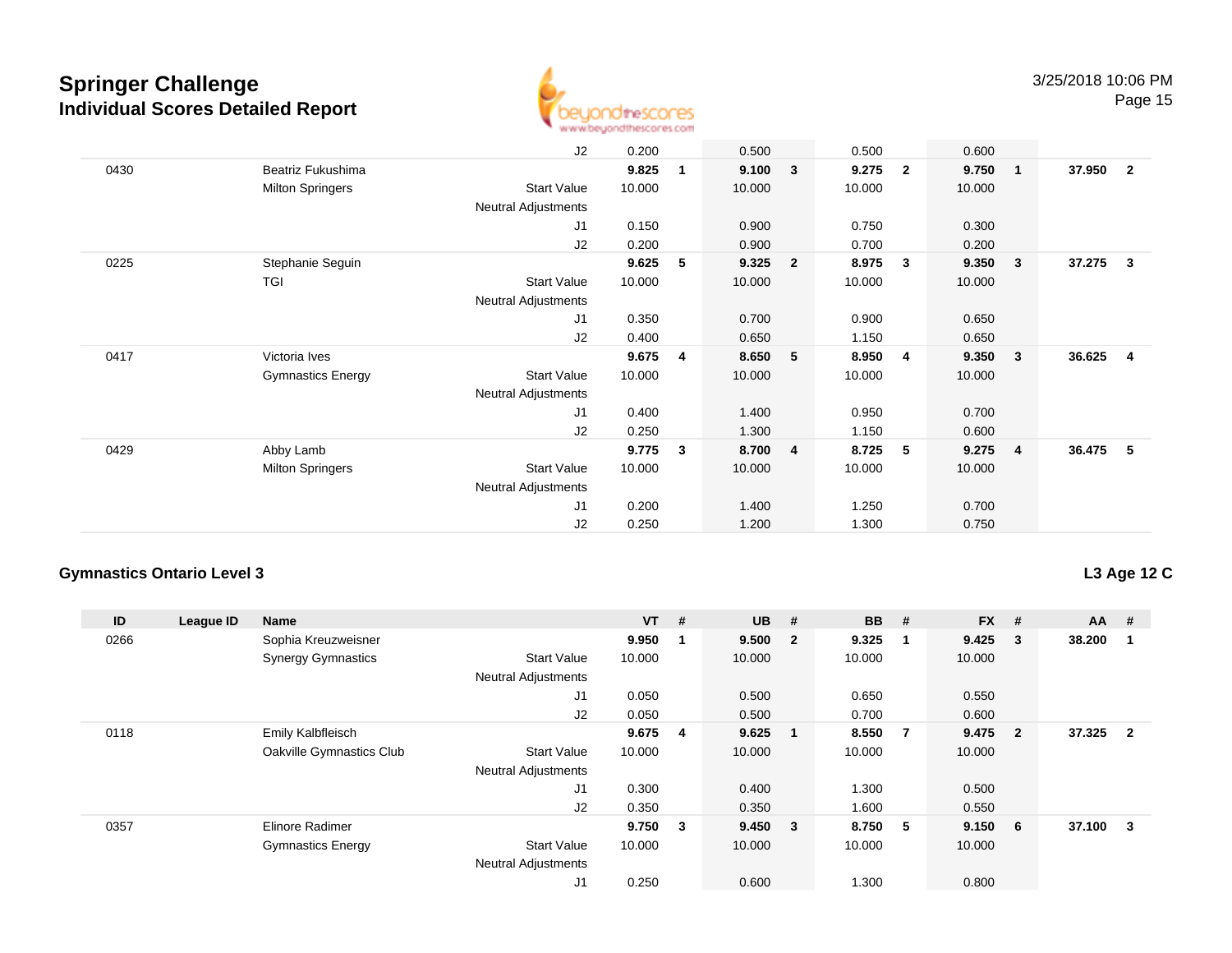

Page 16

|      |                            | J2                         | 0.250  |                | 0.500  |                         | 1.200    |              | 0.900  |                |          |                |
|------|----------------------------|----------------------------|--------|----------------|--------|-------------------------|----------|--------------|--------|----------------|----------|----------------|
| 0358 | Grace Laffin               |                            | 9.825  | $\overline{2}$ | 8.550  | $\overline{7}$          | 9.250    | $\mathbf{2}$ | 9.425  | 3              | 37.050   | $\overline{4}$ |
|      | <b>Gymnastics Energy</b>   | <b>Start Value</b>         | 10.000 |                | 10.000 |                         | 10.000   |              | 10.000 |                |          |                |
|      |                            | Neutral Adjustments        |        |                |        |                         |          |              |        |                |          |                |
|      |                            | J1                         | 0.150  |                | 1.450  |                         | 0.700    |              | 0.550  |                |          |                |
|      |                            | J2                         | 0.200  |                | 1.450  |                         | 0.800    |              | 0.600  |                |          |                |
| 0128 | Caelen McMillan            |                            | 9.600  | 5              | 8.800  | 5                       | 9.200    | 3            | 9.225  | $\overline{4}$ | 36.825   | 5              |
|      | <b>Winstars Gymnastics</b> | <b>Start Value</b>         | 10.000 |                | 10.000 |                         | 10.000   |              | 10.000 |                |          |                |
|      |                            | <b>Neutral Adjustments</b> |        |                |        |                         |          |              |        |                |          |                |
|      |                            | J1                         | 0.350  |                | 1.200  |                         | 0.650    |              | 0.800  |                |          |                |
|      |                            | J2                         | 0.450  |                | 1.200  |                         | 0.950    |              | 0.750  |                |          |                |
| 0197 | Ava Antoniw                |                            | 9.750  | $\mathbf{3}$   | 8.600  | 6                       | 8.800    | 4            | 9.600  | $\blacksquare$ | 36.750 6 |                |
|      | TGI                        | <b>Start Value</b>         | 10.000 |                | 10.000 |                         | 10.000   |              | 10.000 |                |          |                |
|      |                            | Neutral Adjustments        |        |                |        |                         | $-0.100$ |              |        |                |          |                |
|      |                            | J1                         | 0.300  |                | 1.450  |                         | 1.000    |              | 0.400  |                |          |                |
|      |                            | J2                         | 0.200  |                | 1.350  |                         | 1.200    |              | 0.400  |                |          |                |
| 0204 | Keira Junta                |                            | 9.500  | 6              | 9.150  | $\overline{\mathbf{4}}$ | 8.650    | 6            | 9.200  | $-5$           | 36.500   | $\overline{7}$ |
|      | TGI                        | <b>Start Value</b>         | 10.000 |                | 10.000 |                         | 10.000   |              | 10.000 |                |          |                |
|      |                            | Neutral Adjustments        |        |                |        |                         |          |              |        |                |          |                |
|      |                            | J1                         | 0.500  |                | 0.900  |                         | 1.300    |              | 0.800  |                |          |                |
|      |                            | J2                         | 0.500  |                | 0.800  |                         | 1.400    |              | 0.800  |                |          |                |

#### **Gymnastics Ontario Level 3**

**L3 Age 13 A**

| ID   | League ID | <b>Name</b>               |                            | $VT$ # |                | <b>UB</b> | #                       | <b>BB</b> | #                       | <b>FX</b> | #              | $AA$ # |                |
|------|-----------|---------------------------|----------------------------|--------|----------------|-----------|-------------------------|-----------|-------------------------|-----------|----------------|--------|----------------|
| 0117 |           | Carys Washer              |                            | 9.875  |                | 9.750     | $\overline{\mathbf{1}}$ | 9.350     |                         | 9.325     | $\overline{2}$ | 38.300 |                |
|      |           | Oakville Gymnastics Club  | <b>Start Value</b>         | 10.000 |                | 10.000    |                         | 10.000    |                         | 10.000    |                |        |                |
|      |           |                           | <b>Neutral Adjustments</b> |        |                |           |                         |           |                         |           |                |        |                |
|      |           |                           | J <sub>1</sub>             | 0.100  |                | 0.300     |                         | 0.550     |                         | 0.700     |                |        |                |
|      |           |                           | J2                         | 0.150  |                | 0.200     |                         | 0.750     |                         | 0.650     |                |        |                |
| 0249 |           | Daniela Uruena            |                            | 9.850  | $\overline{2}$ | 9.650 2   |                         | 8.975     | $\overline{\mathbf{4}}$ | 9.275     | 4              | 37.750 | $\overline{2}$ |
|      |           | <b>Synergy Gymnastics</b> | <b>Start Value</b>         | 10.000 |                | 10.000    |                         | 10.000    |                         | 10.000    |                |        |                |
|      |           |                           | <b>Neutral Adjustments</b> |        |                |           |                         |           |                         |           |                |        |                |
|      |           |                           | J <sub>1</sub>             | 0.150  |                | 0.400     |                         | 1.000     |                         | 0.700     |                |        |                |
|      |           |                           | J2                         | 0.150  |                | 0.300     |                         | 1.050     |                         | 0.750     |                |        |                |
| 0427 |           | Samantha Cusitar          |                            | 9.800  | 3              | 8.950 6   |                         | 9.050     | $\overline{\mathbf{3}}$ | 9.600     |                | 37.400 | 3              |
|      |           | <b>Milton Springers</b>   | <b>Start Value</b>         | 10.000 |                | 10.000    |                         | 10.000    |                         | 10.000    |                |        |                |
|      |           |                           | <b>Neutral Adjustments</b> |        |                |           |                         |           |                         |           |                |        |                |
|      |           |                           | J <sub>1</sub>             | 0.150  |                | 1.200     |                         | 1.050     |                         | 0.400     |                |        |                |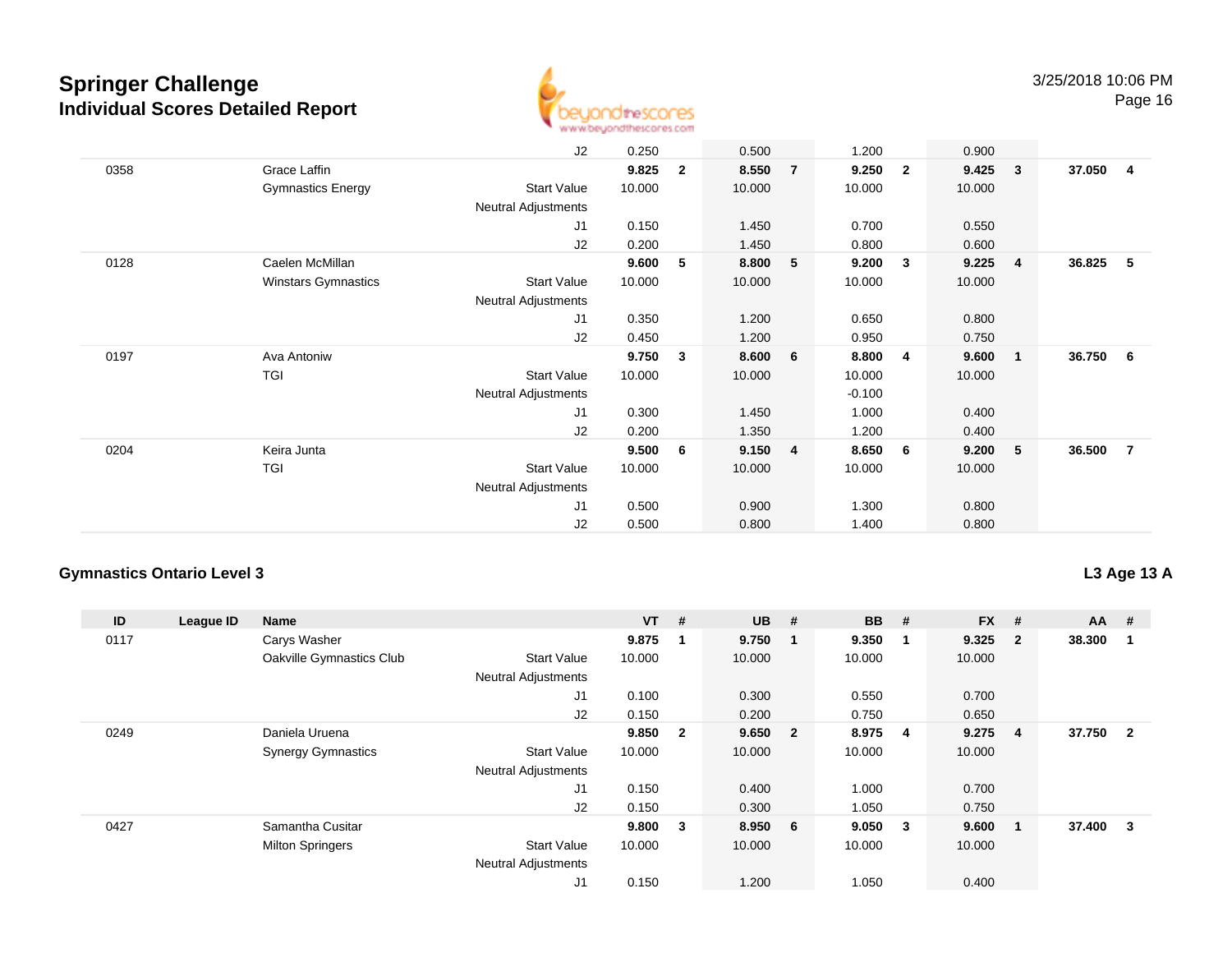

Page 17

|      |                                                   | J2                         | 0.250  |   | 0.900  |                | 0.850    |                | 0.400  |                         |        |                |
|------|---------------------------------------------------|----------------------------|--------|---|--------|----------------|----------|----------------|--------|-------------------------|--------|----------------|
| 0326 | <b>Riley Green</b>                                |                            | 9.675  | 6 | 9.200  | $\mathbf{3}$   | 9.200    | $\overline{2}$ | 9.300  | $\overline{\mathbf{3}}$ | 37.375 | $\overline{4}$ |
|      | <b>Revolution Gymnastics And Sports</b><br>Centre | <b>Start Value</b>         | 10.000 |   | 10.000 |                | 10.000   |                | 10.000 |                         |        |                |
|      |                                                   | Neutral Adjustments        |        |   |        |                |          |                |        |                         |        |                |
|      |                                                   | J1                         | 0.300  |   | 0.950  |                | 0.700    |                | 0.600  |                         |        |                |
|      |                                                   | J2                         | 0.350  |   | 0.650  |                | 0.900    |                | 0.800  |                         |        |                |
| 0327 | Avery Sousa                                       |                            | 9.725  | 4 | 9.150  | 4              | 8.925    | 5              | 9.175  | - 6                     | 36.975 | - 5            |
|      | <b>Revolution Gymnastics And Sports</b><br>Centre | <b>Start Value</b>         | 10.000 |   | 10.000 |                | 10.000   |                | 10.000 |                         |        |                |
|      |                                                   | Neutral Adjustments        |        |   |        |                |          |                |        |                         |        |                |
|      |                                                   | J1                         | 0.200  |   | 0.900  |                | 1.100    |                | 0.750  |                         |        |                |
|      |                                                   | J2                         | 0.350  |   | 0.800  |                | 1.050    |                | 0.900  |                         |        |                |
| 0496 | Zarah Lee Nassy                                   |                            | 9.675  | 6 | 8.800  | $\overline{7}$ | 8.475    | 6              | 9.325  | $\overline{\mathbf{2}}$ | 36.275 | 6              |
|      | <b>Rose City Gymnastics</b>                       | <b>Start Value</b>         | 10.000 |   | 10.000 |                | 10.000   |                | 10.000 |                         |        |                |
|      |                                                   | <b>Neutral Adjustments</b> |        |   |        |                |          |                |        |                         |        |                |
|      |                                                   | J1                         | 0.250  |   | 1.300  |                | 1.550    |                | 0.650  |                         |        |                |
|      |                                                   | J2                         | 0.400  |   | 1.100  |                | 1.500    |                | 0.700  |                         |        |                |
| 0341 | Becca Martin                                      |                            | 9.700  | 5 | 9.025  | -5             | 7.900    | $\overline{7}$ | 9.200  | $-5$                    | 35.825 | $\overline{7}$ |
|      | <b>Revolution Gymnastics And Sports</b><br>Centre | <b>Start Value</b>         | 10.000 |   | 10.000 |                | 10.000   |                | 10.000 |                         |        |                |
|      |                                                   | Neutral Adjustments        |        |   |        |                | $-0.100$ |                |        |                         |        |                |
|      |                                                   | J1                         | 0.250  |   | 1.050  |                | 2.000    |                | 0.850  |                         |        |                |
|      |                                                   | J2                         | 0.350  |   | 0.900  |                | 2.000    |                | 0.750  |                         |        |                |

#### **Gymnastics Ontario Level 3**

**L3 Age 13 B**

| ID   | League ID | <b>Name</b>               |                            | $VT$ #    |   | $UB$ #  |              | <b>BB</b> | #                       | $FX$ # |                         | $AA$ # |     |
|------|-----------|---------------------------|----------------------------|-----------|---|---------|--------------|-----------|-------------------------|--------|-------------------------|--------|-----|
| 0247 |           | Antea Schiefer            |                            | 9.675     | 3 | 9.650   | $\mathbf{1}$ | 8.650     | $\overline{\mathbf{2}}$ | 9.350  | $_{3}$                  | 37.325 | -1  |
|      |           | <b>Synergy Gymnastics</b> | <b>Start Value</b>         | 10.000    |   | 10.000  |              | 10.000    |                         | 10.000 |                         |        |     |
|      |           |                           | <b>Neutral Adjustments</b> |           |   |         |              |           |                         |        |                         |        |     |
|      |           |                           | J1                         | 0.350     |   | 0.350   |              | 1.400     |                         | 0.750  |                         |        |     |
|      |           |                           | J2                         | 0.300     |   | 0.350   |              | 1.300     |                         | 0.550  |                         |        |     |
| 0412 |           | Sadie Kennedy             |                            | $9.775$ 2 |   | 9.300 2 |              | 8.375     | $\overline{4}$          | 9.525  | - 1                     | 36.975 | - 2 |
|      |           | <b>Gymnastics Energy</b>  | <b>Start Value</b>         | 10.000    |   | 10.000  |              | 10.000    |                         | 10.000 |                         |        |     |
|      |           |                           | <b>Neutral Adjustments</b> |           |   |         |              |           |                         |        |                         |        |     |
|      |           |                           | J <sub>1</sub>             | 0.200     |   | 0.700   |              | 1.650     |                         | 0.450  |                         |        |     |
|      |           |                           | J2                         | 0.250     |   | 0.700   |              | 1.600     |                         | 0.500  |                         |        |     |
| 0428 |           | Alyssa Taylor             |                            | 9.850     |   | 8.275   | -5           | 8.950     | 1                       | 9.475  | $\overline{\mathbf{2}}$ | 36.550 | - 3 |
|      |           | <b>Milton Springers</b>   | <b>Start Value</b>         | 10.000    |   | 10.000  |              | 10.000    |                         | 10.000 |                         |        |     |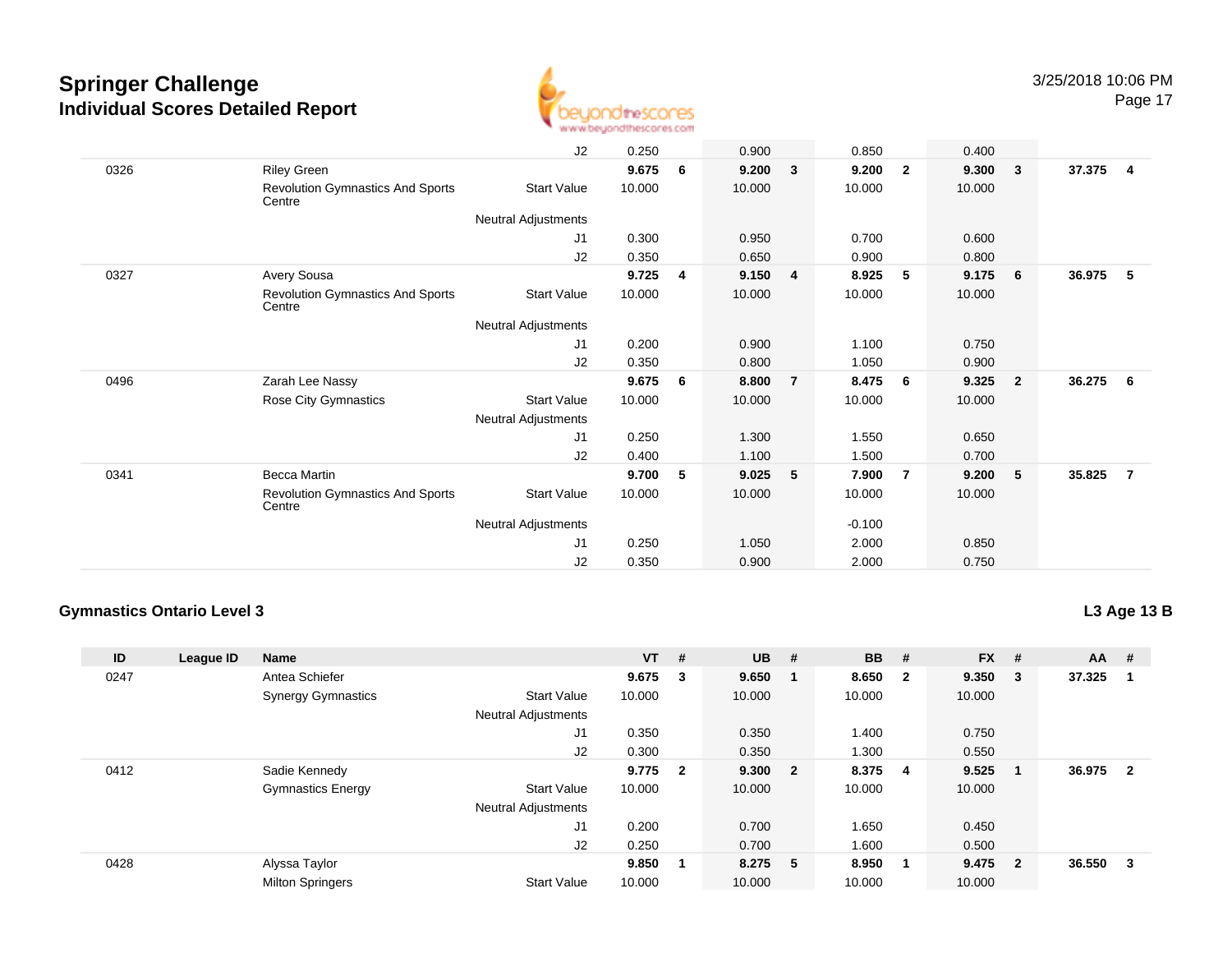

|      |                          | <b>Neutral Adjustments</b> |        |    |         |          |     |        |   |        |    |
|------|--------------------------|----------------------------|--------|----|---------|----------|-----|--------|---|--------|----|
|      |                          | J <sub>1</sub>             | 0.150  |    | 1.750   | 1.000    |     | 0.500  |   |        |    |
|      |                          | J2                         | 0.150  |    | 1.700   | 1.100    |     | 0.550  |   |        |    |
| 0400 | Jinja Shepherd           |                            | 8.950  | -5 | 8.750 4 | 8.575    | - 3 | 9.175  | 4 | 35.450 | 4  |
|      | <b>Gymnastics Energy</b> | <b>Start Value</b>         | 10.000 |    | 10.000  | 10.000   |     | 10.000 |   |        |    |
|      |                          | <b>Neutral Adjustments</b> |        |    |         | $-0.100$ |     |        |   |        |    |
|      |                          | J1                         | 1.200  |    | 1.250   | 1.400    |     | 0.850  |   |        |    |
|      |                          | J2                         | 0.900  |    | 1.250   | 1.250    |     | 0.800  |   |        |    |
| 0411 | Simonne McVanel          |                            | 9.6504 |    | 8.850 3 | 6.900    | - 5 | 9.050  | 5 | 34.450 | -5 |
|      | <b>Gymnastics Energy</b> | <b>Start Value</b>         | 10.000 |    | 10.000  | 10.000   |     | 10.000 |   |        |    |
|      |                          | <b>Neutral Adjustments</b> |        |    |         | $-0.100$ |     |        |   |        |    |
|      |                          | J <sub>1</sub>             | 0.350  |    | 1.200   | 3.100    |     | 0.900  |   |        |    |
|      |                          | J2                         | 0.350  |    | 1.100   | 2.900    |     | 1.000  |   |        |    |

#### **Gymnastics Ontario Level 3**

**L3 Age 14+**

| ID   | League ID | Name                     |                            | $VT$ # |                | <b>UB</b> | #              | <b>BB</b> | #                       | <b>FX</b> | #              | AA #   |                |
|------|-----------|--------------------------|----------------------------|--------|----------------|-----------|----------------|-----------|-------------------------|-----------|----------------|--------|----------------|
| 0232 |           | Alicia Keller            |                            | 9.650  | $\overline{2}$ | 9.100     | $\overline{2}$ | 9.125     | $\overline{1}$          | 9.350     | $\mathbf{2}$   | 37.225 |                |
|      |           | TGI                      | <b>Start Value</b>         | 10.000 |                | 10.000    |                | 10.000    |                         | 10.000    |                |        |                |
|      |           |                          | <b>Neutral Adjustments</b> |        |                |           |                |           |                         |           |                |        |                |
|      |           |                          | J1                         | 0.300  |                | 0.900     |                | 0.800     |                         | 0.600     |                |        |                |
|      |           |                          | J2                         | 0.400  |                | 0.900     |                | 0.950     |                         | 0.700     |                |        |                |
| 0416 |           | <b>Sydney Audette</b>    |                            | 9.850  | 1              | 8.800     | 3              | 8.800     | $\overline{\mathbf{2}}$ | 9.525     | $\overline{1}$ | 36.975 | $\mathbf{2}$   |
|      |           | <b>Gymnastics Energy</b> | <b>Start Value</b>         | 10.000 |                | 10.000    |                | 10.000    |                         | 10.000    |                |        |                |
|      |           |                          | <b>Neutral Adjustments</b> |        |                |           |                |           |                         |           |                |        |                |
|      |           |                          | J1                         | 0.100  |                | 1.250     |                | 1.300     |                         | 0.500     |                |        |                |
|      |           |                          | J2                         | 0.200  |                | 1.150     |                | 1.100     |                         | 0.450     |                |        |                |
| 0413 |           | Olivia White             |                            | 9.850  | 1              | 9.175     | $\blacksquare$ | 8.225     | 4                       | 8.975     | $\mathbf{3}$   | 36.225 | 3              |
|      |           | <b>Gymnastics Energy</b> | <b>Start Value</b>         | 10.000 |                | 10.000    |                | 10.000    |                         | 10.000    |                |        |                |
|      |           |                          | <b>Neutral Adjustments</b> |        |                |           |                | $-0.100$  |                         |           |                |        |                |
|      |           |                          | J1                         | 0.200  |                | 0.900     |                | 1.600     |                         | 1.050     |                |        |                |
|      |           |                          | J2                         | 0.100  |                | 0.750     |                | 1.750     |                         | 1.000     |                |        |                |
| 0477 |           | Danika Nyarko            |                            | 9.400  | 3              | 6.600     | $\overline{4}$ | 8.375     | $\overline{\mathbf{3}}$ | 8.900     | -4             | 33.275 | $\overline{4}$ |
|      |           | Forest City Gym Club     | <b>Start Value</b>         | 10.000 |                | 10.000    |                | 10.000    |                         | 10.000    |                |        |                |
|      |           |                          | <b>Neutral Adjustments</b> |        |                |           |                |           |                         |           |                |        |                |
|      |           |                          | J1                         | 0.550  |                | 3.500     |                | 1.550     |                         | 1.000     |                |        |                |
|      |           |                          | J2                         | 0.650  |                | 3.300     |                | 1.700     |                         | 1.200     |                |        |                |